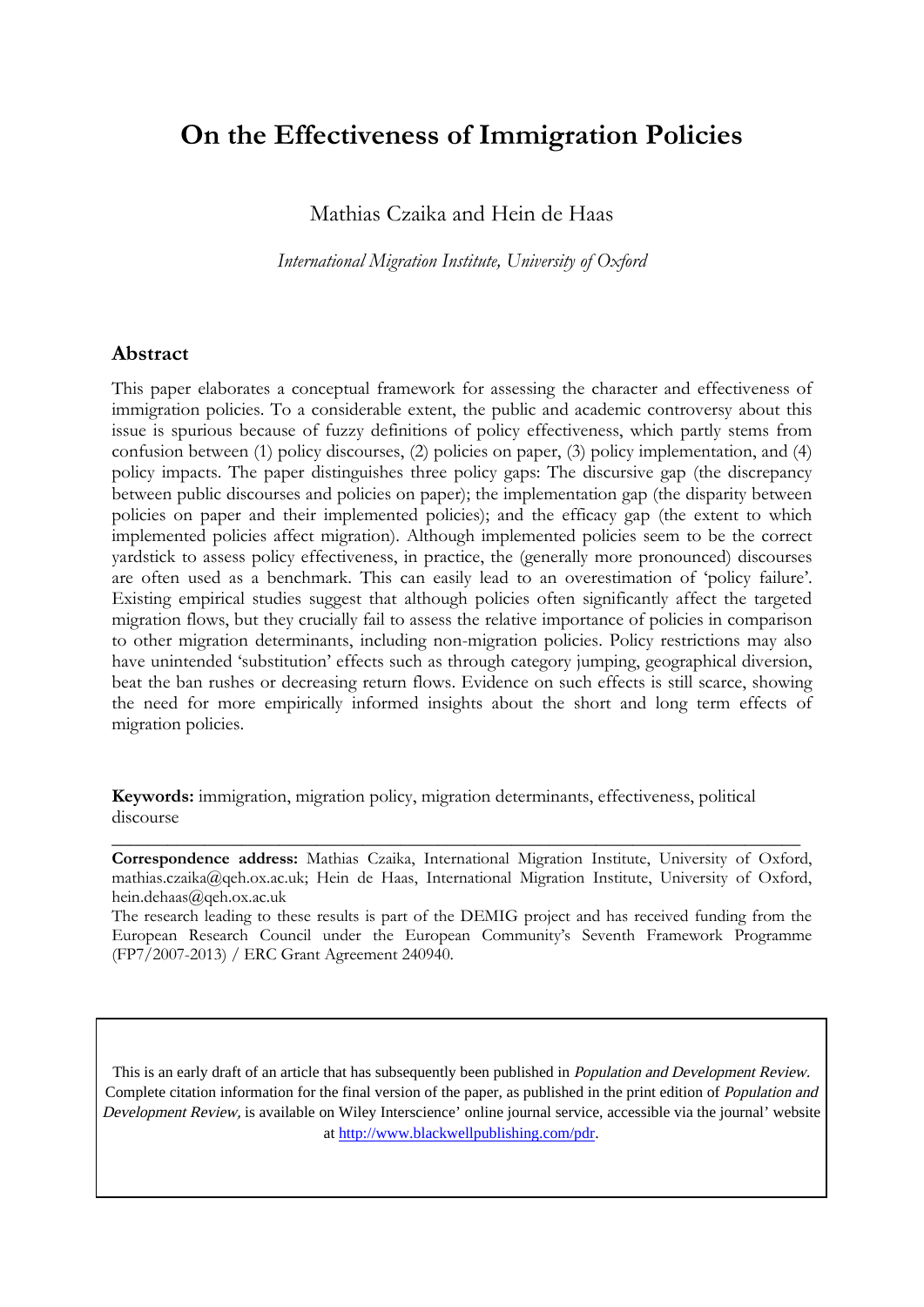## **Introduction**

The effectiveness of immigration policies has been widely contested. Over the past decades, several scholars have argued that efforts of states to regulate and restrict immigration have often failed (cf. [Bhagwati 2003;](#page-23-0) [Castles 2004a;](#page-23-1) [Cornelius, Tsuda, Martin, and Hollifield 2004;](#page-23-2) [Düvell](#page-23-3)  [2005\)](#page-23-3). The argument is that international migration is mainly driven by structural factors such as labour market demand, huge inequalities in wealth and political conflicts in origin countries, factors on which migration policies have little, if any, impact. Rather than affecting overall volumes of inflows, immigration restrictions would primarily change the ways in which people migrate, such as through an increased use of family migration or irregular means of entry.

Furthermore, the argument goes that, once migration reaches a critical threshold level, migration networks, employers and the 'migration industry' (recruiters, lawyers, smugglers and other intermediaries) tend to facilitate the onward movement of people [\(Castles and Miller 2009;](#page-23-4) [Krissman 2005;](#page-24-0) [Massey 1990\)](#page-24-1). Such 'internal dynamics' explain why migration can become partly self-perpetuating [\(de Haas 2010\)](#page-23-5). Finally, states have limited legal and practical means to control immigration because they are bound to human rights such as the right of family life and the protection of asylum seekers, children and other vulnerable groups. In this context, [Hollifield](#page-24-2)  [\(1992\)](#page-24-2) argued that liberal democracies in particular face embedded constraints, in the form of constitutional norms and principles, which act to "constrain the power and autonomy of states both in their treatment of individual migrants and in their relation to other states" [\(Hollifield](#page-24-2)  [1992: 577\)](#page-24-2).

These factors combined would explain why immigration policies only have a limited effect on the long-term volume and trends of migration. [Bhagwati \(2003: 99\)](#page-23-0) therefore stated that "the ability to control migration has shrunk as the desire to do so has increased. Borders are largely beyond control and little can be done to really cut down on immigration". To many, the fact that immigration to North American, European and other wealthy countries has soared over the past decades notwithstanding efforts by states to curtail migration, seems to corroborate the idea that immigration policies have been largely ineffective.

Other migration researchers have countered scepticism on the effectiveness of immigration policies by arguing that, on the whole, immigration policies have been largely effective and that there is no major migration control crisis, and that migration policies have instead become increasingly sophisticated [\(Bonjour 2011;](#page-23-6) [Brochmann and Hammar 1999;](#page-23-7) [Geddes 2003\)](#page-23-8). [Broeders and Engbersen \(2007\)](#page-23-9) argued that the capacity of states to effectively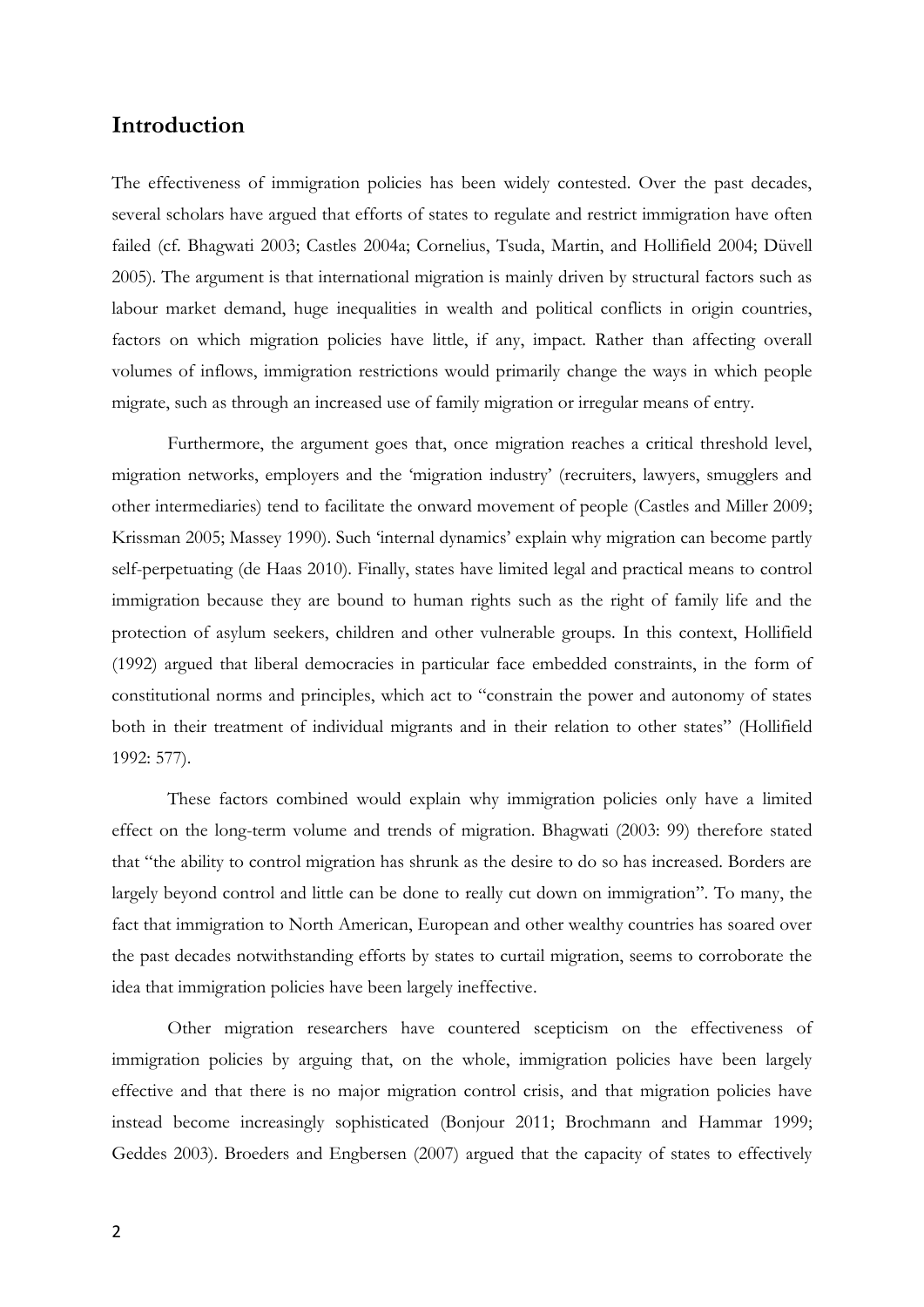implement immigration policies such as the detection of irregular migrants has increased. Drawing on fieldwork done in the developing world, researchers like Carling [\(2002\)](#page-23-10) have argued that for poor people it has effectively become more difficult to migrate to wealthy countries due to the introduction of visa requirements and stricter border controls. Also studies of historical and contemporary migration have pointed to the major role of states in shaping migration patterns [\(Skeldon 1997;](#page-25-0) [Strikwerda 1999\)](#page-25-1). This line of argumentation seems to be supported by a small but growing number of quantitative empirical studies, which indicate that immigration restrictions do significantly affect the magnitude and composition of immigration flows [\(Beine,](#page-23-11)  [Docquier, and Ozden 2011;](#page-23-11) [Hatton 2005;](#page-24-3) [Mayda 2010;](#page-24-4) [Ortega and Peri 2013\)](#page-24-5).

This controversy begs the question why researchers who are apparently studying the same phenomenon reach such different assessments about the effectiveness of immigration policies? How can we explain that while policies do have significant effects on immigration that these policies are nonetheless often perceived as ineffective? This paper argues that, to a considerable extent, the controversy about migration policy effectiveness is spurious, because it primarily reflects conceptual confusion about what constitutes 'migration policy effectiveness'. Depending on whether public policy discourses, the implicit objectives of policies on paper, or the implemented policies are used as benchmarks for evaluating migration outcomes, studies tend to reach different conclusions about policy effectiveness.

Second, while some analyses of policy effects tend to focus on the impact of *specific* measures on *specific* immigration categories over relatively limited time periods [\(cf. Hatton 2005\)](#page-24-3), other studies are more generic assessments of the effects of migration polices on long-term migration trends [\(cf. Castles 2004a\)](#page-23-1). Because different studies tend to ask and answer different questions, it is not surprising that they also reach different and potentially opposed conclusions.

In order to fill this gap and increase conceptual clarity, this paper aims to provide a conceptual framework for the empirical assessment of migration policy effectiveness. It argues that, to a considerable extent, it is possible to reconcile apparently opposing positions on migration policy effectiveness by clearly distinguishing the different dimensions and levels of aggregation at which we can assess migration policy outcomes. However, before embarking upon a definitional discussion of policy effectiveness, it is important to start by defining what a migration policy actually entails as well as to make a vital distinction between the specific effect of migration policies and the more general role of states in migration processes.

#### **What is immigration policy?**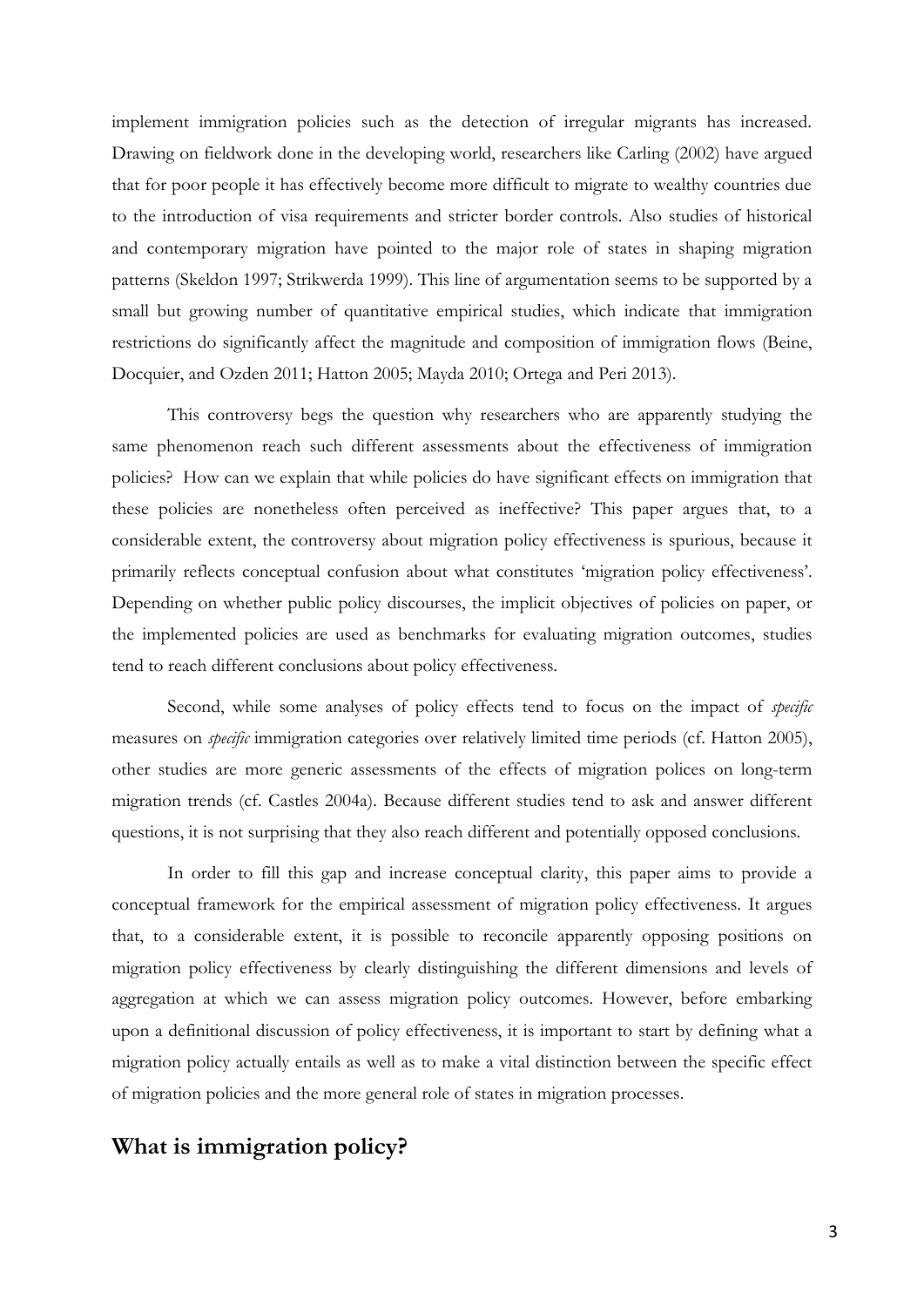The academic controversy about the effectiveness of migration policies is partly related to the various implicit meanings attached to 'migration policy'. Defining migration policies is not as straightforward as it may seem. Broadly defined, migration policies are executed in order to affect behaviour of a target population (i.e. potential migrants) in an intended direction. Importantly, many policies which are not usually seen as migration policies do nevertheless affect migration, and their effects may in certain cases be even larger than those of targeted immigration policies. Examples include labour market, macro-economic, welfare, foreign, military, colonial, and aid policies. In other words, the role of the *states* in migration processes is much greater than a myopic view on migration policies alone would suggest.

This raises the following question: where do we draw the line between migration and non-migration policies? In some cases, such as with foreign or macro-economic policies, there seems little debate that these are non-migration migration policies. In the case of labour market, development or education policies this become less straightforward, as these may also be affected by concerns to stimulate or to discourage immigration. Even if this is not the case regulations with regards to labour markets and education can have a significant effect on migration propensities. For instance, it has been argued that the trend towards more flexible labour market policies and the 'neoliberal globalization' of the past decades has boosted the demand for higher- *and* lower-skilled migrant labour, which would explain increasing migration despite the political desire to curb immigration [\(Castles and Miller 2009;](#page-23-4) [Sassen 1988;](#page-24-6) [Sassen](#page-24-7)  [1991\)](#page-24-7). The distinction between migration and non-migration policy becomes even more blurred with policies on integration and citizenship, which often also aim to affect immigration.

This makes defining immigration policy a potentially ambiguous affair. In fact, there is no clear objective yardstick we can use to distinguish migration from non-migration policies. The only *practical* yardstick to define immigration policy is by the (mostly implicitly) stated objectives of policies on paper. Bearing this consideration in mind, we can say that international migration policies are *rules (i.e. acts, laws, directives, regulations, and measures) national states define and implement with the (often only implicitly stated) objective to affect the volume, origin, direction, and internal composition of immigration flows*.

The *volume* refers to objectives to increase or reduce migration flows or to maintain them on similar levels. Immigration quota as used by classical immigration countries such as the US and Australia or the immigration caps recently implemented by the UK are examples of policies that try to affect the volume of inflows. Other policies intend to change the *composition* of migrant flows in terms of countries (or regions) of origin. Before the immigration reforms in the 1960s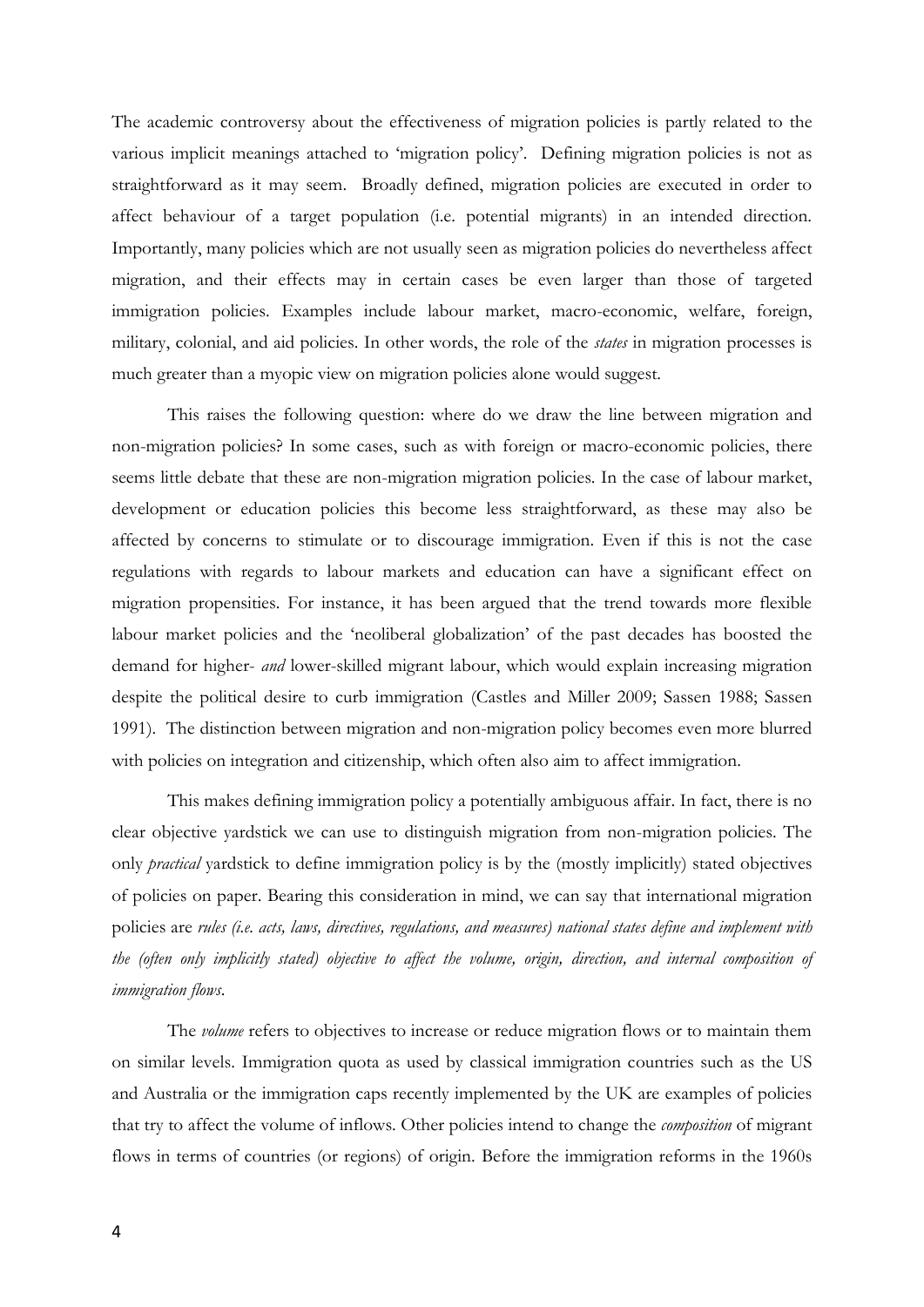and 1970s, classical immigration countries such as the United States and Australia favoured white settlers and discriminated against immigrants of non-European origin. In recent decades, such regulations have been abolished. Nowadays countries increasingly favour immigration of citizens of free mobility regimes, such as in the European Union or the ECOWAS region. This often goes in par with increasing restrictions for immigrants from 'third countries' (Geddes 2012).

Other policies target the internal composition of flows by encouraging or discouraging the immigration and settlement of particular categories of migrants, such as asylum seekers, family migrants, high and low-skilled labour migrants, business migrants and student migrants. Such 'selective' policies generally aim to affect the skills, income and class composition of migrant inflows, based on perceived economic needs and social desirability of different types of immigrants. Over the last two decades, for instance, increasing restrictions for low-skilled labour migrants have co-evolved with policies that favour immigration of high-skilled labour migrants and students in countries all around the world.

Obviously, the objectives of these policies can overlap, especially if migrants from particular origin countries tend to belong to particular class, ethnic, religious or income groups. With the exception of the preferential access many states give to descendants of 'ethnic' nationals (such as German '*Aussiedler*' or Japanese '*Nikkeijin*' in Latin America), policies selecting migrants on class background (such as through point systems) can be an indirect and covert measure to *also* influence national, ethnic and religious origins of migrants. Policies favouring high-skilled migrants can also have the objective of reducing immigration from poor or culturally distinct countries. Sometimes such objectives are made explicit, reflecting the agendas of antiimmigration parties and interest groups. For instance, in the Netherlands, Geert Wilders, the leader of an anti-immigration party, has presented restrictions on family migration from countries such as Morocco and Turkey as a measure to reduce Muslim immigration, whereas mainstream political parties presented it as a measure to decrease low-skilled immigration.

# **Immigration policy effectiveness: objectives, outcomes, and gaps**

To bring more clarity and precision into the debate about migration policy effectiveness, there is a need to define what we mean by *policy effectiveness*. It is rather surprising that the relevant migration literature rarely defines this term, and, as we argued, the resulting confusion may account for a lot of spurious disagreement in the debate on immigration policy effectiveness. According to the Webster dictionary, 'effectiveness' pertains to "producing a decided, decisive, or desired effect". According to the same dictionary, an 'effect' is the "power to bring about a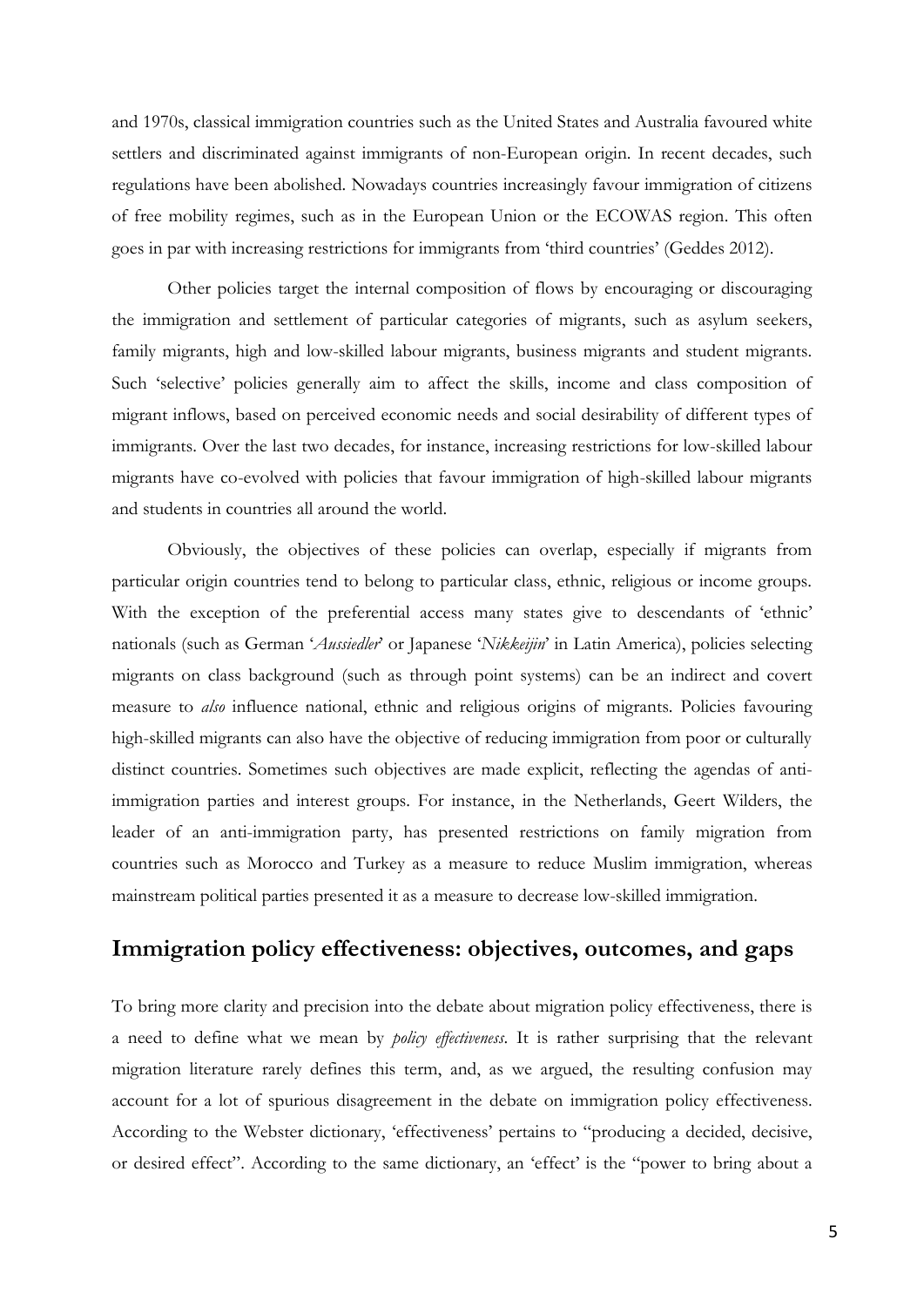result". So, the key difference between effectiveness and effect is that the former is linked to a *desired* effect and the latter to the actual (objective, descriptive) effect. Thus, the term 'effectiveness' makes a relation to policy objectives, and thus adds an evaluative and, hence, inherently subjective dimension to the analysis of the 'effects' of migration polices. So, a policy may have an effect, but this effect may be judged as too small to sufficiently meet the stated policy objective or may even be in the opposite direction to the intended effect.

This reveals two major problems. First, how can we empirically attribute a change in the volume, timing or composition of migration to a particular policy change? The mere existence of a certain correlation between policy and migration trends does obviously not prove there is a causal link. Nor does the absence of such a correlation or the existence of a negative correlation prove that policies are ineffective or fail. After all, the counterfactual argument is that, without immigration restrictions, the level of immigration would have been even much higher. The empirical assessment of policy impacts is complicated by the notorious difficulty of quantifying migration policies and the limited availability of good migration data.

While the measurement of policy *effects* on migration is primarily a methodological challenge, a second and perhaps more fundamental problem is how to determine what the 'intended' effect is. There is often a considerable discrepancy between publicly stated and 'real' objectives of migration policy, resulting in a considerable gap between policy rhetoric and actual policy objectives and policies on paper. 'Tough' discourses on immigration often serve to address concerns about immigration among politicians' constituencies (cf. [Castles and Miller](#page-23-4)  [2009;](#page-23-4) [Massey, Arango, Hugo, Kouaouci, Pellegrino, and Taylor 1998\)](#page-24-8). In this context, Massey et al. [\(1998: 288\)](#page-24-8) observed that "elected leaders and bureaucrats increasingly have turned to *symbolic* policy instruments to create an *appearance* of control". Hence, the stated intention does not necessarily equate the *intended* effect. But that brings us to the related question whether it is possible to *objectively* determine the 'real' intention of migration policy at all. As with most policies, migration policies are typically a compromise between multiple competing interests [\(Bonjour 2011;](#page-23-6) [Boswell 2007;](#page-23-12) [Boswell and Geddes 2011;](#page-23-13) [Freeman 1995\)](#page-23-14). For instance, while business associations typically lobby in favour of more liberal immigration policies, trade unions have historically seen immigration as threatening the wages and interests of native workers. Such competing interests also exist across and within political parties, governments and bureaucracies. Ministries of social affairs, justice, foreign affairs, economic affairs, and international development are often involved in a continuous tug-of-war in trying to influence migration policy outcomes.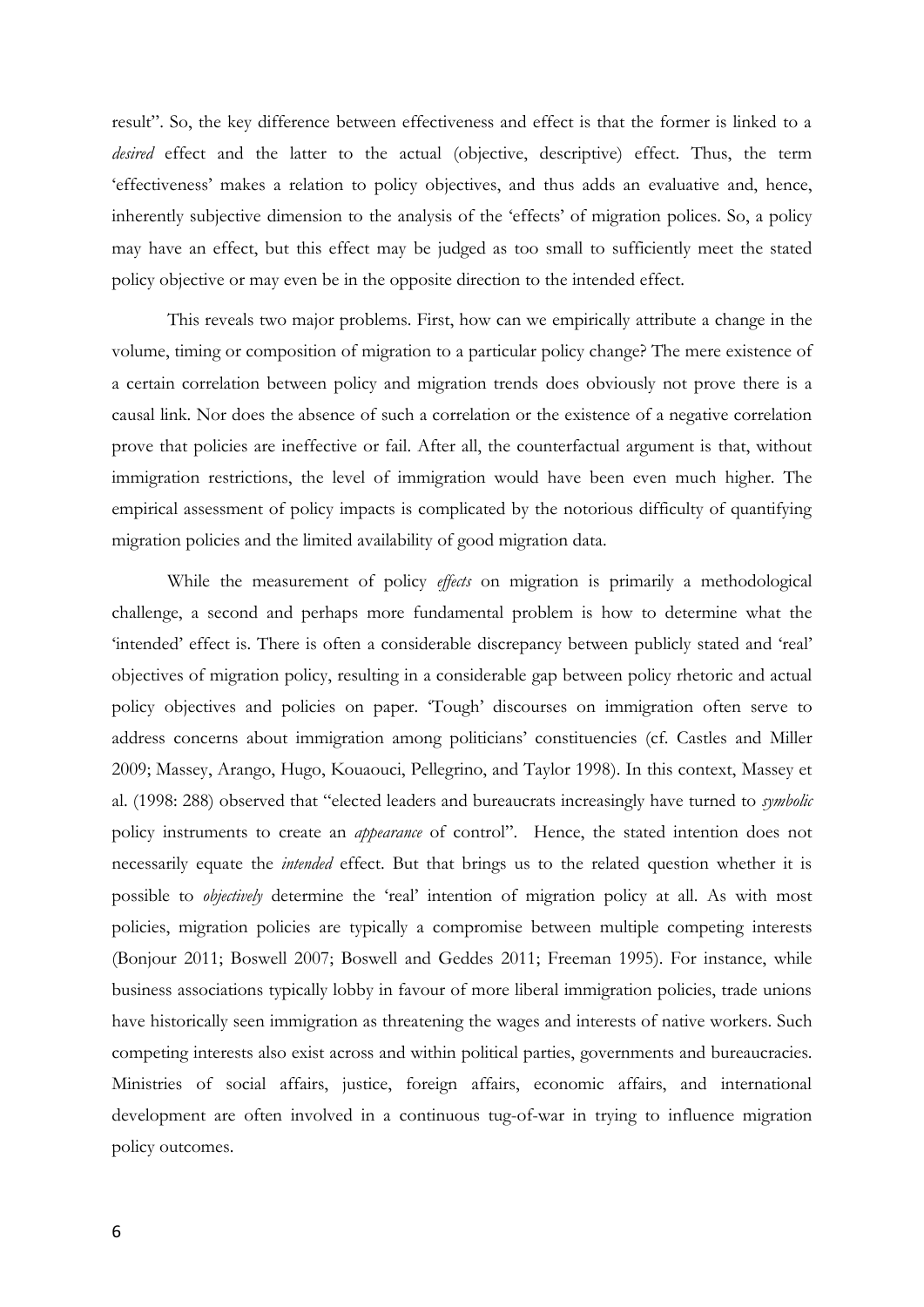Particularly in democratic states, elected politicians have to juggle popular concerns about perceived 'mass' or 'uncontrolled' immigration with human rights, economic interests and business lobbies generally favouring liberal immigration policies, compelling governments either to avoid adopting harsh immigration laws or to turn a blind eye to illegal immigration, residence and employment. This alone cannot explain the gap between the often 'tough' migration rhetoric and the often more watered-down policies put in place, but it shows that the objectives of policies are often not singular, but simultaneously serve a broad range of competing interests and objectives. This may also explain the ambiguous, composite and apparently 'incoherent' nature of many migration (and other) policies [\(cf. Boswell 2007\)](#page-23-12). For instance, after the 1973 Oil Crisis, West European governments suspended labour recruitment programmes to address popular concerns about immigration, but continued to issue new work permits to low-skilled immigrants and used family reunification as an alternative channel for 'importing' migrant labour (SOPEMI reports 1974–1980). It is therefore often difficult to identify a singular 'objective' of migration policies, as they typically serve multiple interests, and the same policy measure might also be explained differently by different political parties and interest groups.

In this context, it might be useful to see migration policy as the subject of 'discursive coalitions'. Building upon earlier work by Hajer [\(1993\)](#page-24-9) and Jobert [\(2001\)](#page-24-10), and based on her research on return migration policies in Senegal, Pian [\(2010\)](#page-24-11) used the concept of discursive coalitions to understand migration policies which appear irrational or incoherent. The idea is that all stakeholders in such a coalition agree upon a common, publicly stated definition of a situation or a policy objective – for instance, to 'fight' or 'combat' illegal migration from Africa to Europe. However, the formation of a discursive coalition around such belligerent rhetoric does not necessarily imply the genuine sharing of a values or belief system, as each stakeholder is focused on the pursuit of its own interests [\(Pian 2010\)](#page-24-11). A discursive coalition may therefore well 'unite actors with opposing views on the interests they intend to promote, but who agree on the cognitive frame and the institutions to manage their conflict' [\(Jobert 2001: 5\)](#page-24-10).

Particularly in democratic states, discursive coalitions around migration policy serve to win electoral and parliamentary support for particular migration policies. A good example is the tendency to insist that immigrants are allowed entry only temporary, even if policy-makers realize that many 'temporary' migrants will eventually settle. The need to form such coalitions and to take into account a multitude of interest is not the exclusive prerogative of democratic immigration states. Even in authoritarian states such as in the Gulf, rulers have to take into account anti-immigration sentiments or may actively stir up xenophobia in order to garner support, and also the interests of the various stakeholders are likely to differ substantially. For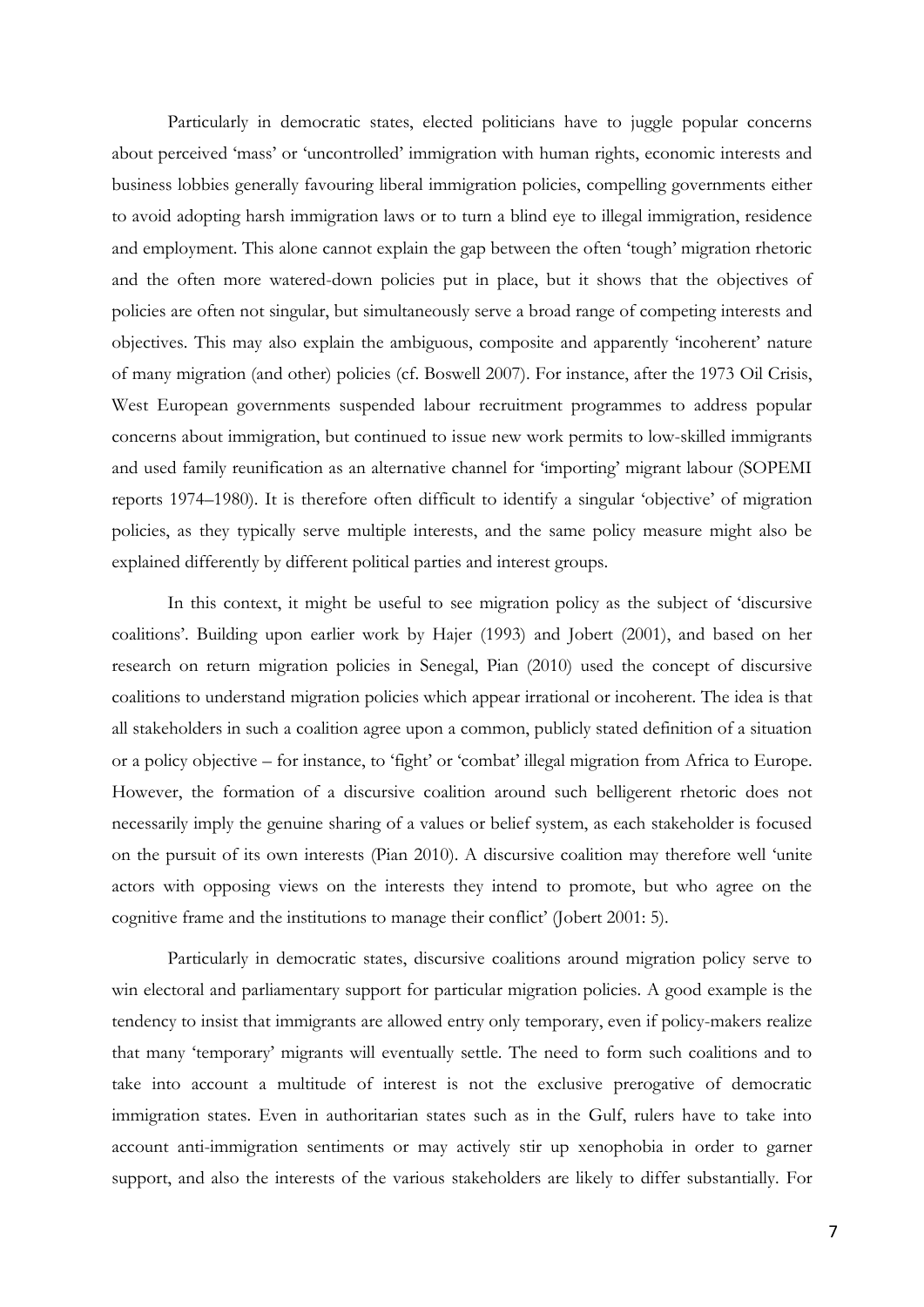instance, in Libya there was a popular anti-immigration backlash in the early 2000s, during which several sub-Saharan migrant workers were killed after street riots. This has presumably played a role in the harshening of Gaddafi's immigration policies, although Gaddafi's may have also have actively stimulated anti-immigrant sentiments to deflect the attention away from internal political and economic problems [\(Hamood 2006\)](#page-24-12).

Migration policies are thus typically the outcome of a compromise. Because interests and objectives are multiple and often not explicitly stated, it is mostly impossible to identify a singular "real" objective of a given policy. Publicly stated intentions and objectives of politicians and various other stakeholders are problematic benchmarks for any evaluation of policy effectiveness, because vote-winning and effective lobbying may require narratives that do not fully reflect real intentions. This implies that meaningful analyses of immigration policy effectiveness cannot be conducted without a detailed and qualitative knowledge of the political debates and processes that have led to certain policies, and the objectives and interests of multiple stakeholders, which policies often trying to serve simultaneously.

In order to increase conceptual clarity, it is also useful to distinguish *specific* and *general*  policy objectives. While specific policy objectives refer to laws, measures and regulations targeting a specific category of migrants, general objectives are rather concerned about the overall volume and composition of the immigrant population. For instance, high- and low-skilled workers, work permit issuance, family reunification, student migrants, migrants from OECD vs. non-OECD countries, all tend to be subject to different immigration regimes. On this level, migration policies can be seen as effective if analyses show that they have the desired effect on inflows or outflows of the targeted category when simultaneously taking into account all other theoretically relevant sending- and receiving-country migration determinants.

For example, if suspension of labour recruitment, or the introduction of carrier sanctions, lead to a measurable decrease in registered labour migration or asylum applications, respectively, the specific policy can be seen as having a significant effect. However, within 'effective' we can envisage a continuum of low to high levels of effectiveness – with reference to *the extent to which* policy objectives have been met. Such valuation leaves considerable room for ambiguities and subjectivities. When can we say that a policy has failed? How large should the effect be to qualify a policy as barely, moderately or very effective? Statistical studies of policy effectiveness focus on statistical significance, but generally ignore [\(with the notable exception of](#page-24-13)  [Hatton 2009\)](#page-24-13) the relative magnitude of policy effects compared to other sending and receiving country migration determinants. Another source of ambiguities is the time-scale. While some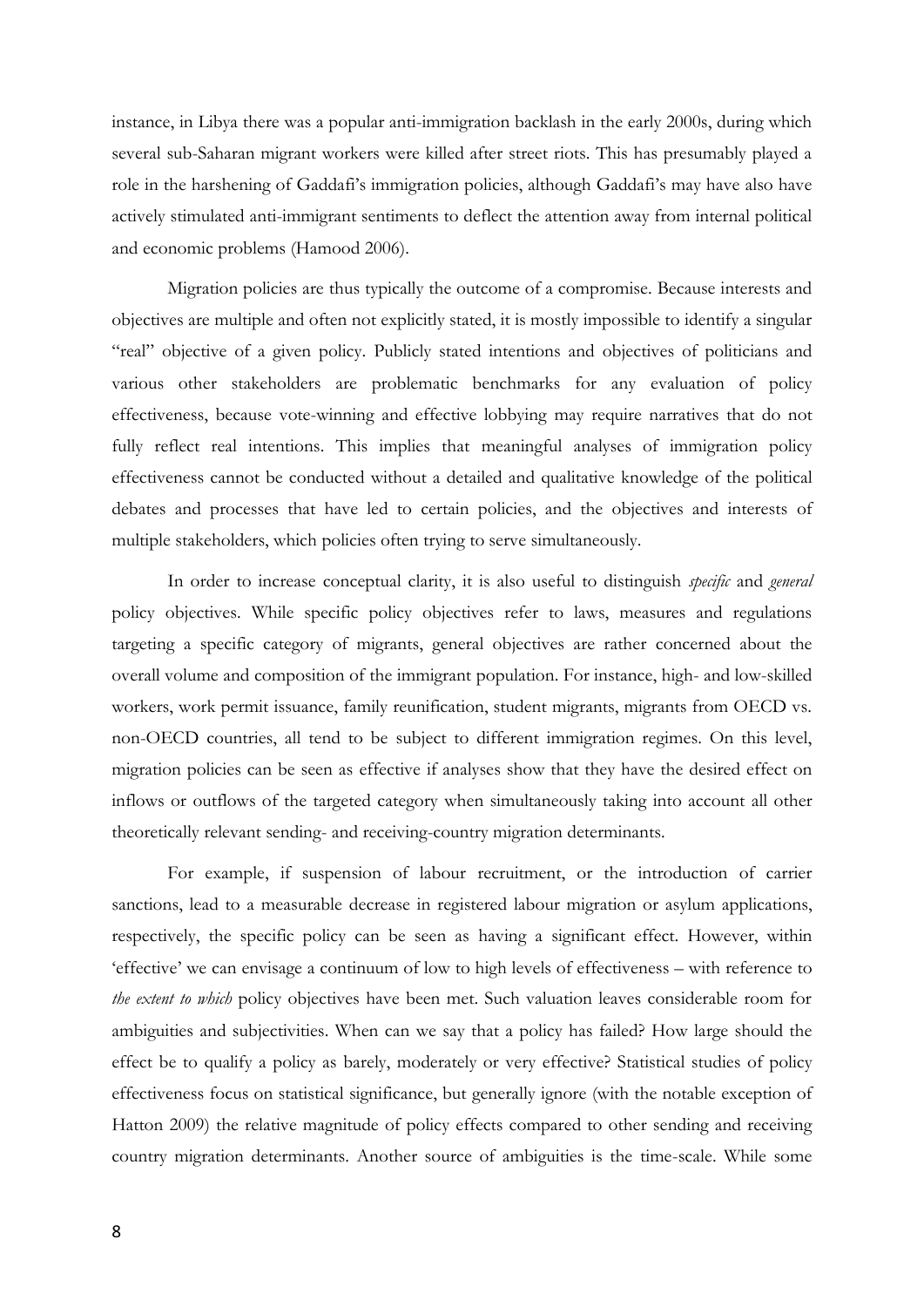policies might have an immediate effect, these effects are not necessarily sustained over a longer time period, as migrants might adjust their migration strategies.

# **Conceptualizing policy gaps: discourse, implementation and efficacy**

The above discussion has shown that part of the controversy about immigration policy effectiveness is the result of unclear definitions of effectiveness and the frequent confusion between policy *effects* and policy *effectiveness*. Policy effects refer to the 'causal' ability of certain policies to affect the level, direction or composition of targeted migration flows. The notion of effectiveness creates a relation to the (stated) objectives of policies, and gives the analysis an evaluative and therefore also more subjective dimension.

Another source of spurious disagreement about migration policy effectiveness is rooted in misguided assumption of the nature of a policy change. Empirical evidence challenges the broadly shared assumption that immigration policies have become more restrictive [\(Ortega and](#page-24-14)  [Peri 2009,](#page-24-14) 2013). This partly undermines the argument that increasing immigration despite increasing restrictiveness is an indirect proof that policies have failed, because this is based on the probably erroneous assumption of increasing general policy restrictiveness. A third, related observation is that there is often a considerable gap between (often tough) immigration discourses by politicians and actual migration policies, which are generally much more nuanced and varied. Tough discourses may give the misguided impression that immigration policies have become more restrictive.

However, we need to further unpack policy practices by acknowledging that there is a considerable difference between policy on paper and their interpretation and implementation. The extent to which written policies are implemented varies widely, and depends on factors such as available financial and human resources, the weighing of different and potentially competing policy priorities and the discretion of civil servants and other state agents. Although politicians often pay lip service to restrictive aims and introduce tough measures against irregular immigration, governments do not always provide the resources -or are unable to do so- to implement these policies properly. For example, governments of countries with relatively restrictive migration policies accept officially 'unwanted' (legal and irregular) migrants, particularly if they are perceived to fulfil a useful economic role in sectors such as agriculture, construction, catering, domestic work or other low-skilled service.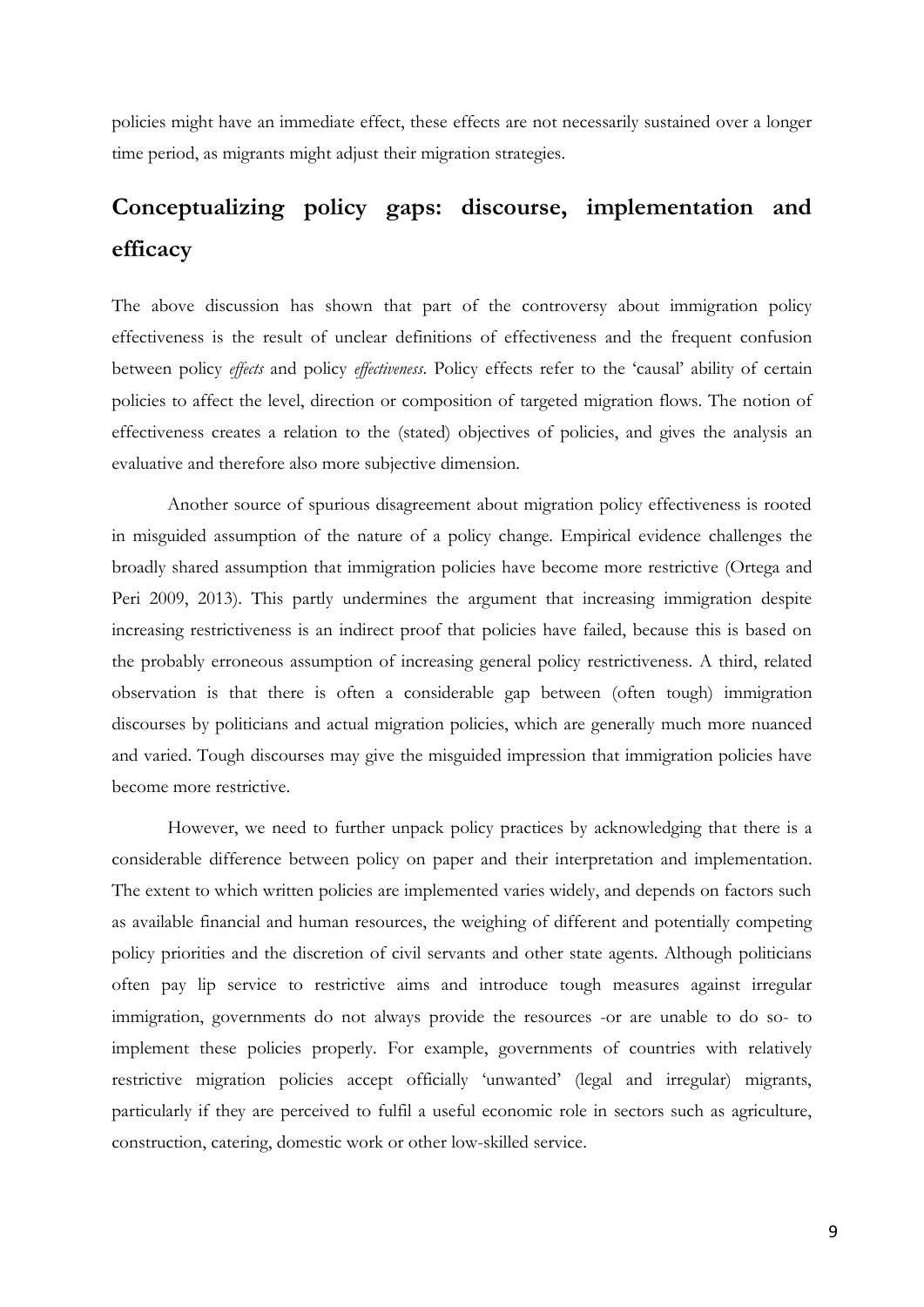



<sup>&</sup>lt;u>.</u>  $1$  We are grateful to Simona Vezzoli for her essential contribution to Figure 1, which is the result of numerous discussions within the DEMIG team.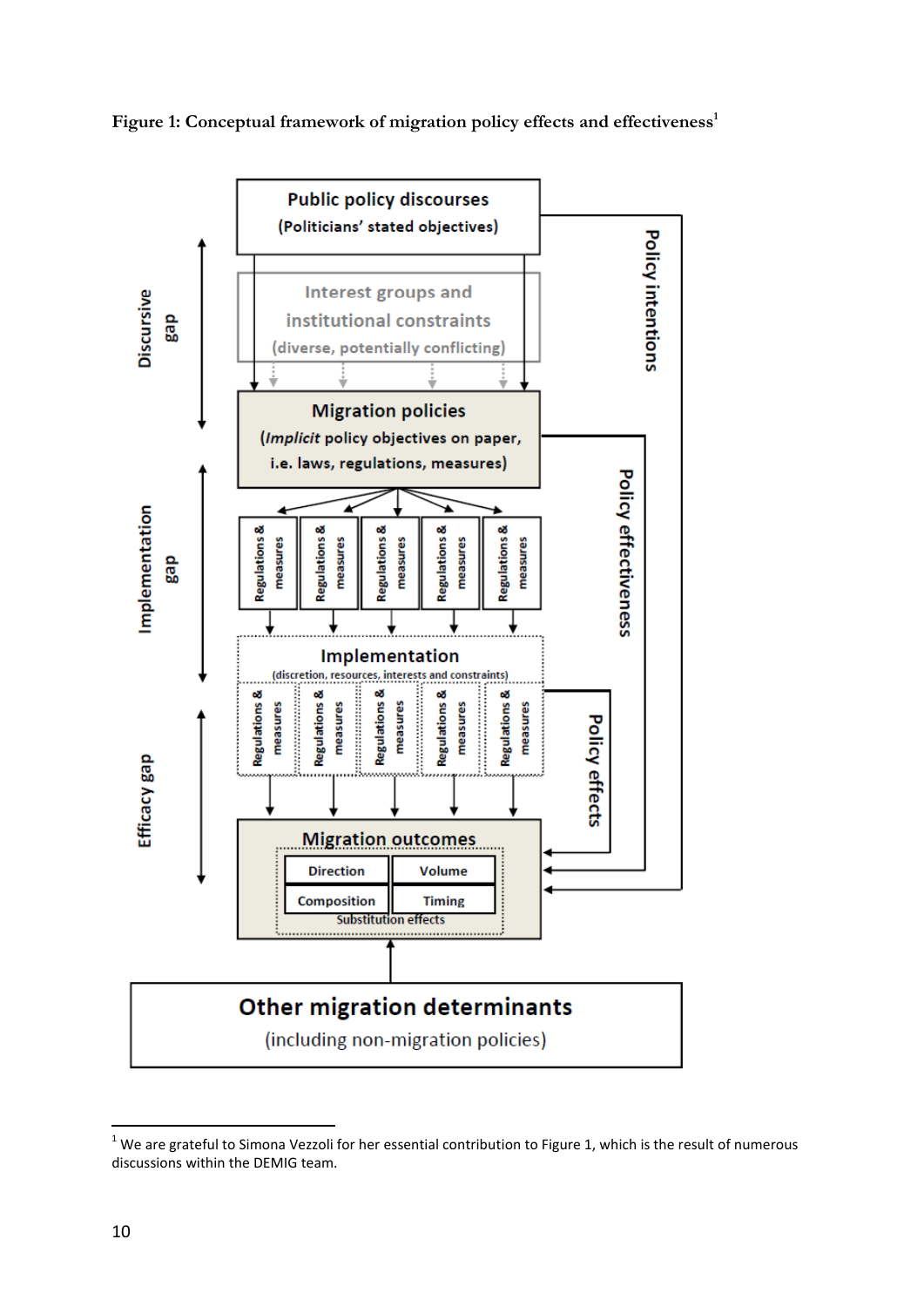Figure 1 synthesizes the above insights. It makes a distinction between the four levels at which migration policies can be conceptualized: (1) public policy discourses; (2) actual migration policies on paper; (3) policy implementation; and (4) policy (migration) outcomes. This fourfold distinction allows for the identification of three 'immigration policy gaps':

- (1) the *discursive gap*, which is the discrepancy between public discourses and policies on paper;
- (2) the *implementation gap*, which is the disparity between policies on paper and their implementation; and
- (3) the *efficacy gap*, which is the extent to which implemented policies are able to affect migration.

Because each of these three gaps can be considerable, taken together they can amount to a wide gulf between policy discourses and policy practices on the ground. The *discursive gap* is the often considerable discrepancy between discourses and actual, concrete migration policies in the forms of laws, measures and regulations written down on paper. While this may reveal considerable 'hypocrisy' in the eyes of many, gaps between discourse and practice are common in public policy and should therefore not be automatically equated with policy failure. Discursive gaps are explained by three main factors. First, migration policies are influenced by the intentions and agendas of various parties and interest groups such as business, trade unions, and civil society groups (see Figure 1), which often need to be compromised in the political process (cf. [Boswell 2007;](#page-23-12) [Freeman 1995\)](#page-23-14). Second, various political, economic and legal constraints limit the range of possible policy options, particularly in liberal democracies. For instance, international and national human rights and refugee law put limits on the extent to which liberal democracies can restrict inflows and rights of family migrants and asylum seekers, respectively [\(cf. Hollifield](#page-24-2)  [1992\)](#page-24-2). Third, migration discourses are often of a general, and a rather broad-sweeping nature ('fighting illegal migration', 'zero immigration', 'comprehensive immigration reform', 'attracting talent'), whereas in practice migration policies often target very specific categories and groups of migrants. It is important to avoid interpreting such discursive gaps as 'policy failure', as discourses are not necessarily related to concrete policy formulation. What is seen as 'migration policy failure' may thus often reflect the considerable gap between public discourses on the one hand and policies implemented in practice rather than be the effect of actually implemented policies on migration. The discursive gap may therefore account for a considerable level of the spurious immigration policy failure.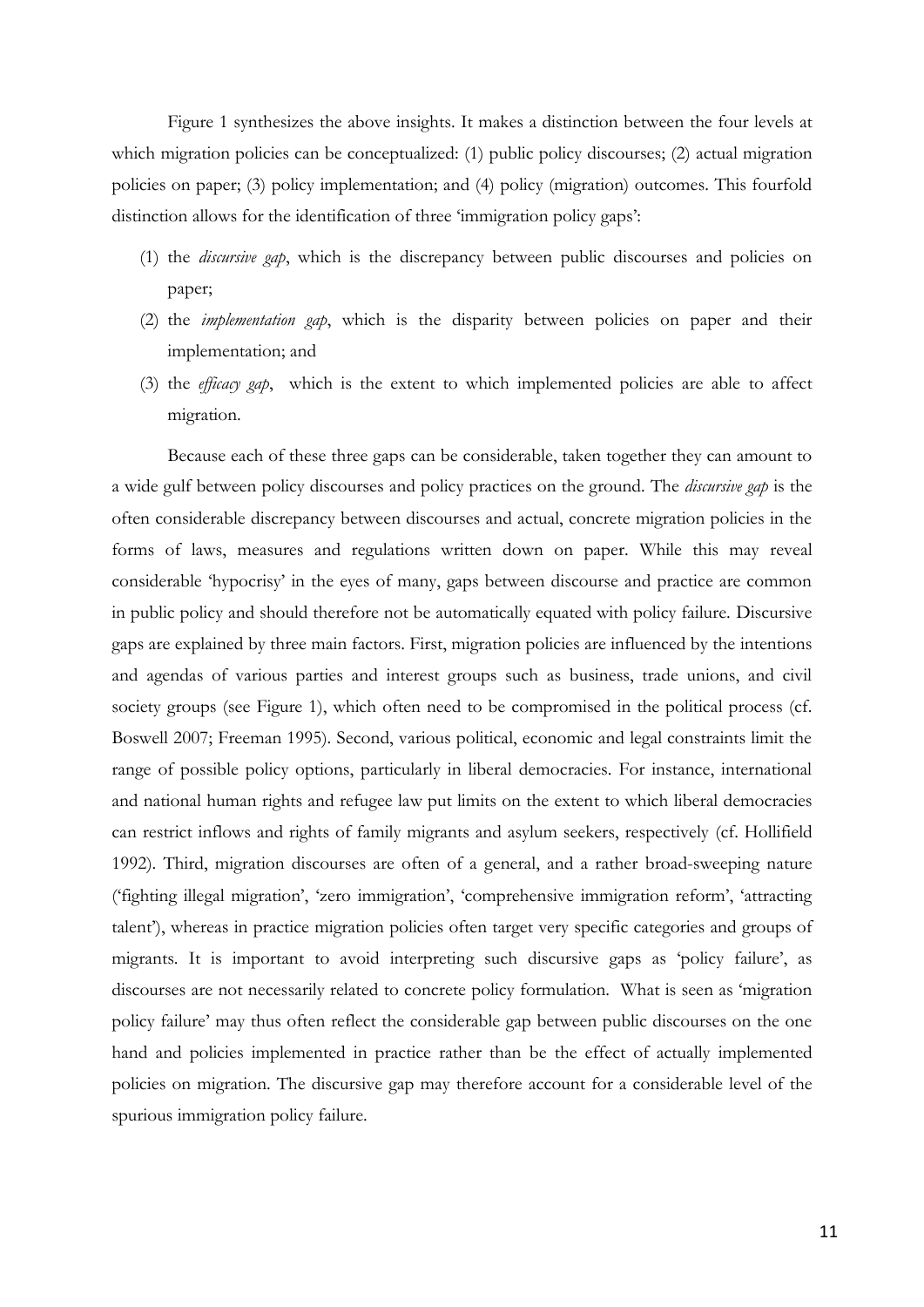The *implementation gap* is the discrepancy between policies on paper and their actual implementation. Some rules and regulations are not or only partly implemented because of practical, planning or budgetary constraints or as a consequence of corruption, ignorance or subversion. Politicians, civil servants or private companies (e.g. airlines implementing carrier sanctions, asylum case workers, border agents, or public or private institutions processing work visa requests) often have considerable discretion and agency in the way they implement policy on the ground [\(Ellermann 2006;](#page-23-15) [Infantino 2010;](#page-24-15) [Wunderlich 2010\)](#page-25-2). This implementation gap seems to be particularly significant if there is a large degree of discretion and assessment involved in policy implementation. This leaves considerable scope for subjective interpretation and political or public pressure, for instance in refugee status determination and work permit applications [\(cf.](#page-23-15)  [Ellermann 2006\)](#page-23-15). For instance, assessing whether an asylum seeker has a 'well-founded fear of persecution' (according to the respective UN Convention 1951/67), or whether there are no citizens available for a job for which a foreigner seeks to obtain a work permit, leaves open considerable room for subjective judgement. Recent qualitative and ethnographic field studies have revealed that such implementations gaps can be considerable (cf. [Brachet 2005;](#page-23-16) [Infantino](#page-24-15)  [2010;](#page-24-15) [Wunderlich 2010\)](#page-25-2), particularly when policies on paper are unrealistic or detached from concrete migration experiences.

This implementation gap is a first source of a possible real 'policy failure'. In most cases, it is practically impossible to precisely measure the degree to which policies on paper are implemented. In many quantitative studies, the official policy on paper (or the budget spent on it) is assumed to be implemented. Also here, a good understanding of the particular politicaleconomic context and which policies have emerged and, if possible, qualitative research on policy implementation, is necessary in order to judge the extent to which this assumption can be maintained.

Finally, the *efficacy gap* reflects the degree to which the *implemented* laws, measures and regulations have the intended effect on the volume, timing, direction and composition of migration flows. This efficacy gap is the second source of possible 'policy failure'. Policy efficacy is constrained because migration is driven by structural migration determinants in origin and destination countries (such as labour market demand) as well as of the above-mentioned internal dynamics of migration networks and systems. This explains why migration often continues despite the introduction of restrictions or border controls.

Second, the attempts of targeted policies to influence particular migration categories can have knock-on effects on other migration flows. De Haas [\(2011\)](#page-23-17) hypothesized four 'substitution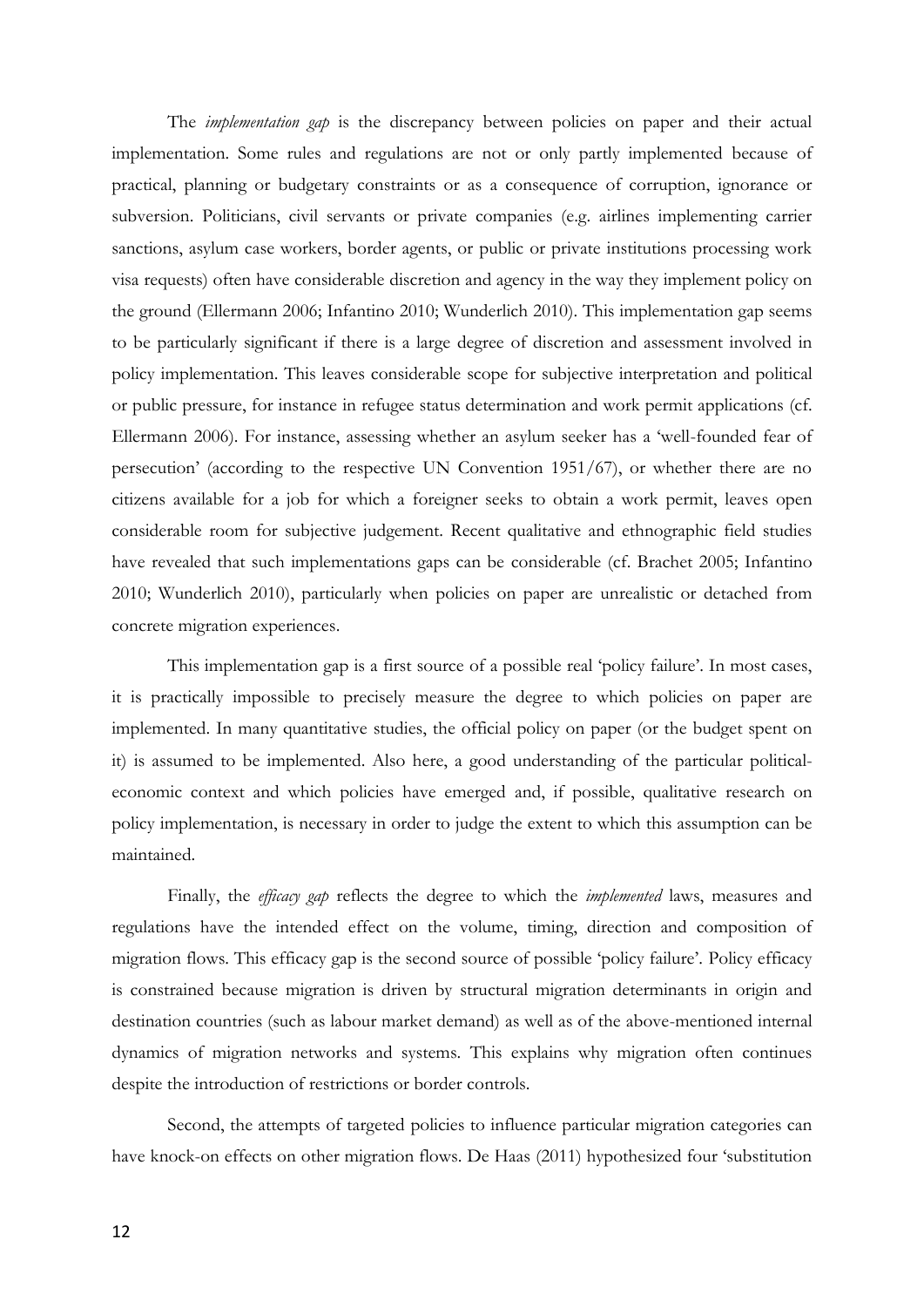effects' which can limit the effectiveness of immigration restrictions: 1) *spatial substitution* through the diversion of migration to other countries; 2) *categorical substitution* through a reorientation towards other legal or illegal channels; 3) *inter-temporal substitution* affecting the timing of migration such as 'now or never migration' in the expectation of future tightening of policies; and 4) *reverse flow substitution* if immigration restrictions also reduce return migration and make the effect on net migration ambiguous. The existence of such substitution effects also shows the need to look at the 'externalities' of *specific* policy measures that go often beyond the (short-term) effects on *targeted* (e.g., asylum, family) migration categories by considering (short *and* long-term) effects of specific migration policies on other, untargeted immigration and emigration flows. This emphasizes the need to assess at the broader picture by embedding the study of particular policy effects in the broader context of migration system dynamics.

Within this framework, policy effectiveness refers to the relation between the objectives of policies-on-paper and actual migration flows, while implementation and efficacy gaps undermine the effectiveness of policies. However, a policy's limited effect is not automatically 'policy failure', but only an 'inefficient policy', which implies that policy outcomes do not justify the amount of resources invested in producing these outcomes. The fact that migration is also shaped by other factors than immigration policy is not a reason to qualify the policy as a failure as long as it has had a substantial effect in the desired direction when controlling for other migration determinants. Obviously, it ultimately remains open to subjective judgement how big an effect has to be to qualify as 'minor', 'substantial' or 'large'.

# **Measuring policy effectiveness: methodologies and evidence**

These considerations have implications with regards to the thorny methodological issue of the measurement of migration policies and their effect on migration patterns. Because of their diverse and 'qualitative' nature, migration policies, laws and regulations are difficult to express in numerical terms. Although some scholars have recently included immigration policy variables<sup>2</sup> in quantitative analyses of migration determinants, the operationalization of migration policy is far from being standardized and scholars use very different methodological approaches to 'test' policy effects. Most approaches focus on 'written' policy, because implementation is often impossible to measure. This means that quantitative tests inevitably confound implementation

 2 There are apparently no studies which try to quantitatively measure the effects of *emigration* policies.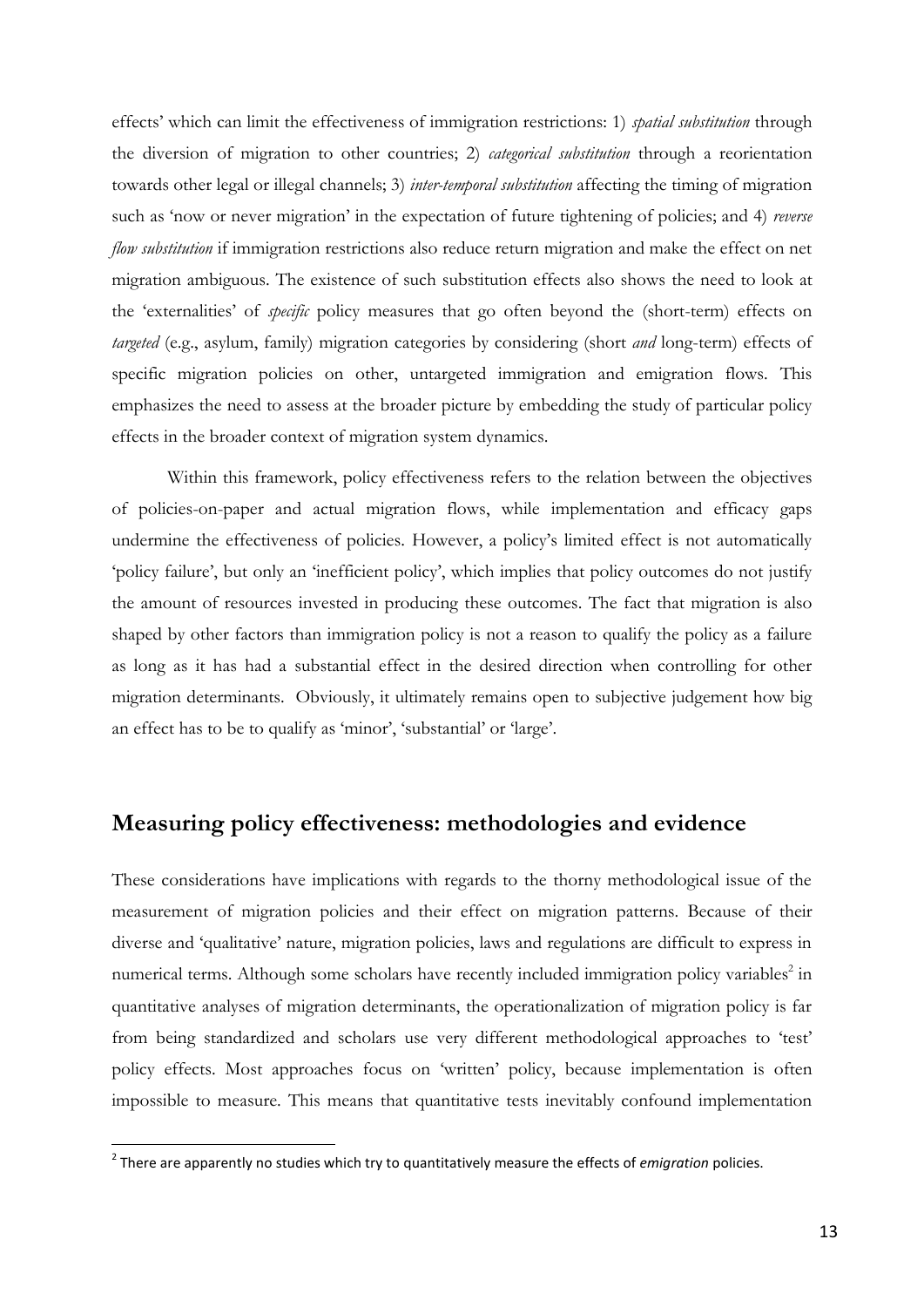and efficacy gaps, and that contextual knowledge and qualitative assessment is essential to assess which of the gaps appear to be most important in explaining possible policy ineffectiveness.

Keeping in mind these conceptual and empirical considerations, the available empirical evidence suggests that migration policies have at least some (statistically significant) *effects* on overall levels of immigration, whereas effectiveness is more contestable with regards to policies are that target particular migrant categories and aim to affect the composition of immigration populations.

So far, quantitative empirical research has applied two alternative techniques in order to assess migration policy effectiveness. The first approach is to use a binary migration policy ('dummy') variable for indicating the years in which either a *particular* or *any* policy change has occurred. The second approach consists of constructing composite migration policy indices that scales differences in the intensity of policy restrictiveness.

The first approach, has for instance been used by Karemera et al. [\(2000\)](#page-24-16) in their study of the determinants of migration from 70 countries to the USA and Canada, in which they use binary time variables to assess the effects of reforms of US immigration law in 1976, 1980 and 1986 and the Canadian Immigration Acts of 1976 and 1978. Their results suggest that immigration restrictions did significantly decrease immigration, at least to a certain extent. For the case of Germany, Vogler and Rotte [\(2000\)](#page-25-3) use similar binary time variables for capturing the effects of major policy changes on African and Asian immigration to Germany between 1981 and 1995. They also find significant effects of three immigration reforms during that period: the expansion of the temporary work ban for asylum seekers from two to five years in 1987; the relaxation and subsequent complete abolishment of the work ban for asylum seekers in 1991; and the drastic asylum reform of 1993. While the 1987 and 1993 reforms restricted, the 1991 reform increased work-related rights for asylum seekers. As expected, the 1987 and 1993 dummy variables had a negative effect and the 1991 dummy had a positive effect on both total immigration and asylum inflows. The main problem with these approaches is that the relatively brief periods between policy changes only allow for assessing short-term effects. The long-term effect of the 1987 restrictions is compromised by the 1991 ban in work restrictions and overlaps with the drastic restrictions introduced in 1993. Because their study only captures migration data until 1995, the analysis cannot capture the long-term effects of the 1991 and 1993 reforms and is therefore unable to test for possible inter-temporal substitution effects [\(cf. de Haas 2011\)](#page-23-17). Moreover, because the study focused on only one receiving country, it cannot test 'spatial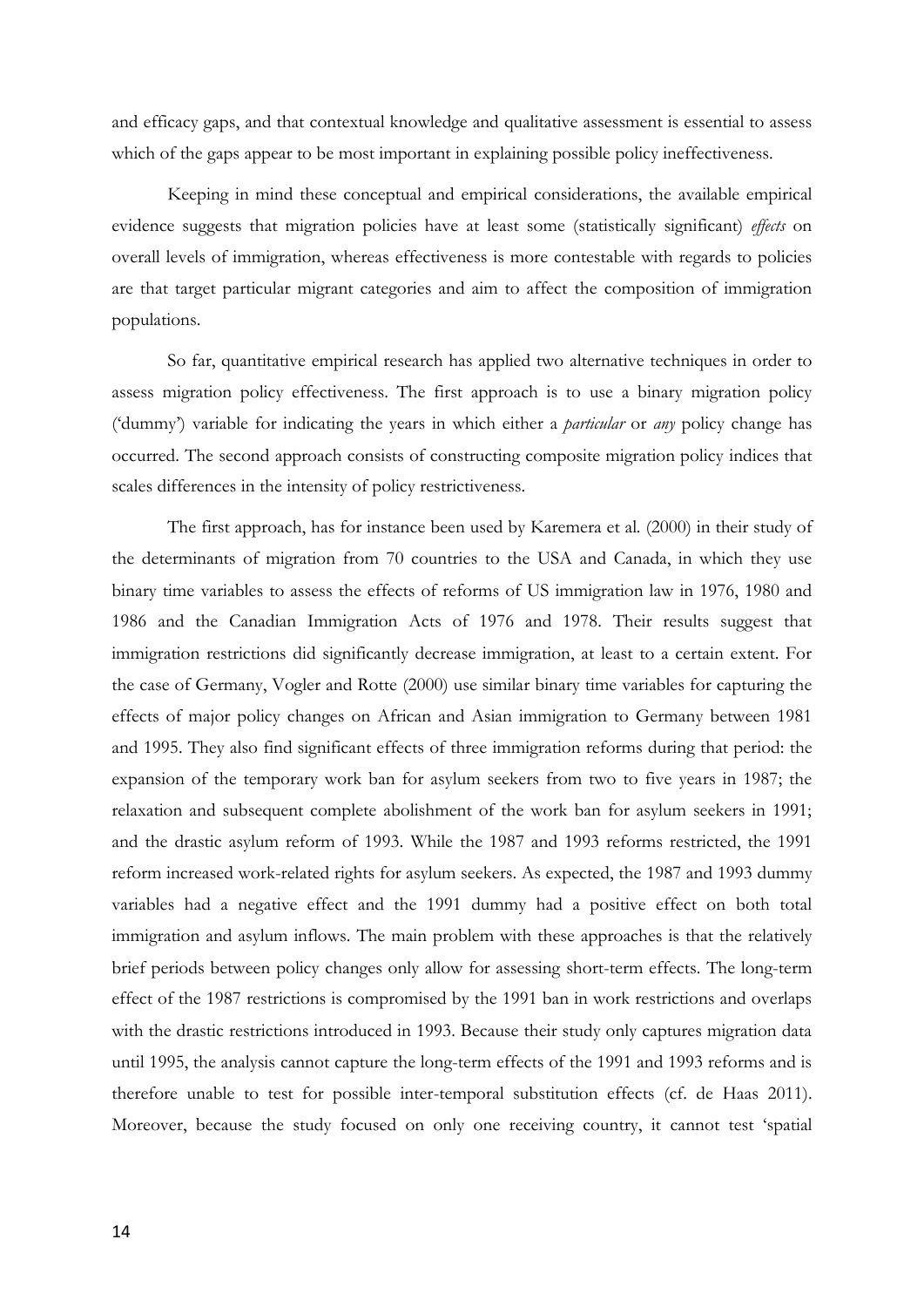substitution' effects in the form of possible diversion of migration to other countries. The results should therefore be interpreted with caution.

In a similarly designed study on UK immigration and emigration between 1976 and 2000, Hatton [\(2005\)](#page-24-3) applies time dummies to capture supra-national policy changes. He finds ambiguous effects of the two rounds of EU enlargements in 1986 (Spain and Portugal) and in 1995 (Austria, Finland and Sweden) on net immigration; only the EU enlargement in 1995 led to a significant increase in migration to the UK. Unfortunately, Hatton could not identify immigrants by their EU accessing country of origin, and thus, respective 'effects' of the liberalised migration policy regimes might not (only) originate from the new EU member states, but may also stem from other European countries which have been impacted by these EU enlargements.

Beine et al. (2010) find that a 'Schengen dummy', which indicates whether pairs of countries comply with the Schengen agreement, had a significant effect on the skill composition of immigration by raising the share of high-skilled migrants while they did not affect total immigration. However, their study does not identify whether this result points to the existence of a categorical (more high-skilled, less low-skilled) or rather spatial (more Europeans, less non-Europeans) substitution effect. Ortega and Peri (2009) find similar results for the Schengen agreement, and also a strong migration-accelerating effect of the Maastricht treaty. The question is, however, whether the respective 'Maastricht' dummy actually captures migration policy effects, or rather something else such as broader macro-economic effects of the common market indirectly affecting EU migration patterns. Although the Maastricht treaty (signed in 1992) introduced a 'common migration policy' mainly referring to third country (i.e. non-EU) nationals, it has not led to an immediate implementation of a common set of new immigration regulations across EU member states. Even 20 years after Maastricht, and various efforts towards an EU-wide harmonization of labour migration policies towards non-EU citizens, regulations are still under the domain of national governments.

Hatton (2005) also used a time dummy for the years after 1997 of an allegedly liberal shift in the national immigration policy regime to test whether 'the sharp rise in the number of work permits issued in the late 1990s is indicative of a significant relaxation of policy adopted by the Labour administration from 1997 onwards, including an increased allocation of work permits and relaxation of controls on non-economic immigration' (Hatton 2005, p. 726). Thus, this dummy does not explicitly test a particular immigration policy reform but a change in government (from Conservative to Labour), implicitly assuming an immediate shift towards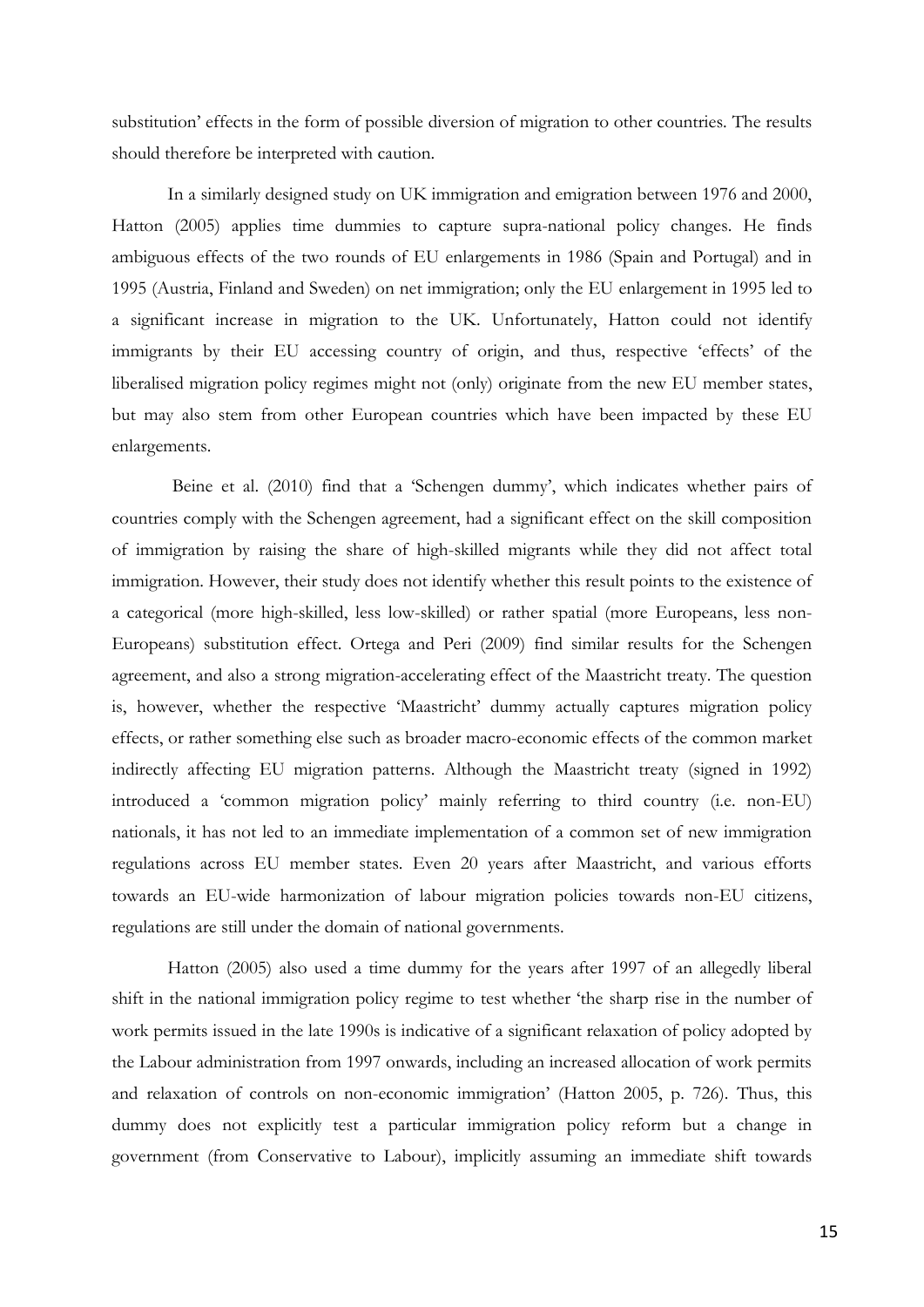more liberal immigration policies. This assumption is questionable since higher immigration under Labour might also be related to non-migration policies, such as labour market and trade policies and economic integration in the EU.

As an alternative to the dummy approach, Hatton [\(2004\)](#page-24-17), Thielemann [\(2004\)](#page-25-4), Ortega and Peri [\(2009\)](#page-24-14), and Mayda [\(2010\)](#page-24-4) have constructed policy indices to measure the effect of policy changes on migration flows or stocks. For instance, to measure the effects of policies on the number of asylum applications, Thielemann (2004) designed an 'asylum deterrence index' as a proxy for the restrictiveness of national asylum policies in 20 OECD countries between 1985 and 1999. This index is a composite of three major aspects of asylum policies: access control; determination procedures; and integration policies, which are operationalized by (i) existence of a dispersal scheme, (ii) the provision of welfare benefits to asylum seekers through cash payments instead of 'in kind' or voucher systems, and (iii) granting of work permits during assessment of the asylum claim.<sup>3</sup> Aggregation of these five (equally-weighted) policy dimensions yields a composite deterrence index that ranges between zero (none of the measures in place) and five (all measures in place). By selecting specific policy categories, Thielemann excluded other relevant aspects of asylum policy-making, such as carrier sanctions, right of appeals, detention and deportation policies. Furthermore, weighting and aggregation procedures of index components are a delicate affair, since the underlying assumptions might not reflect their *de facto* relative importance. In fact, this relative importance of policy index components cannot be objectively established *a priori*, and thus inevitably involves a certain degree of subjective assessment. Another downside of a policy index is that information on the effects of each policy instrument is lost if they are lumped together. Therefore, the unaggregated inclusion of policy instruments seems preferable for identifying the isolated effects of specific policy measures. In fact, when Thielemann (2004) tested each of his instruments separately, he found that only two out of five instruments contribute to the (negative) effect of deterrence on asylum applications. 4

Mayda (2010) used a slightly different approach for operationalizing and quantifying immigration policy. She constructed an immigration policy index based on a broader review of migration laws and policies (Mayda and Patel 2004). Her index uses an ordinal scale to capture *changes* in migration policies over time. Mayda assessed the direction of substantial immigration

<u>.</u>

 $3$  The information on these asylum policy measures was retrieved from the annual OECD's 'Trends in International Migration' (SOPEMI) reports and the 'World Refugee Survey' by the US Committee for Refugees (Thielemann 2004).

 $^4$  Hatton (2004, 2009) designs a similar asylum policy index on an open-ended scale tracking asylum policy and law changes starting at value zero at the beginning of the observation periods (1980 in Hatton (2004), 1997 in Hatton (2009)).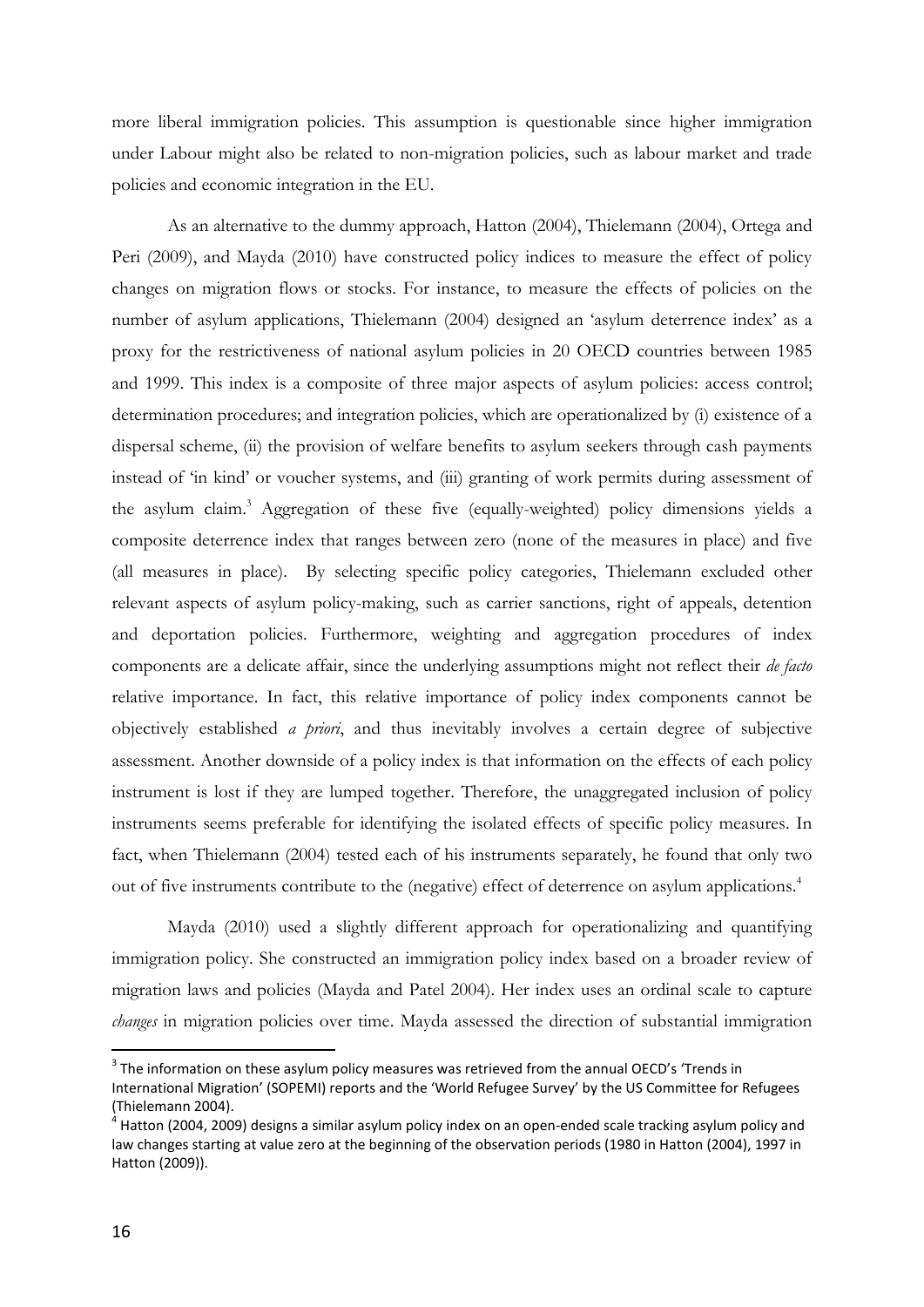policy changes by qualifying them as a shift in a more or less liberal direction. Contrary to the asylum policy indices constructed by Thielemann (2004) or Hatton (2004; 2009), Mayda (2010) includes any type of immigration reform but excludes 'issues of citizenship' (Mayda 2010, fn. 19). Ortega and Peri (2009, 2013) adopted Mayda's index but extended its scope by covering a longer time period (1980–2005) and by including information on social policy reforms in the same 14 OECD countries.<sup>5</sup> They also provided a categorization by constructing three separate policy indices: one for entry policies, a second for residency laws of legal immigrants, and a third for entry and residence laws for asylum seekers.

Similar to Hatton (2004), but in contrast to Thielemann (2004), Mayda's and Ortega and Peri's immigration policy change indices do not have any upper or lower bounds. Because the index is ordinal, the scale points capture neither the relative 'importance' of a policy change nor the absolute level of 'migration policy restrictiveness', but solely indicate whether there has been a reform towards more or less liberal regulations. This puts some serious limits on the interpretation of statistical results.

Both Mayda (2010) and Ortega and Peri (2009, 2013) assign an index value of zero in 1980 for all countries, which conflates all differences in absolute levels of restrictiveness across countries. Both studies try to capture time-invariant and unobserved features of overall level of immigration policy 'restrictiveness' by including a destination country ('fixed effect') dummy variable. However, such 'fixed effects' also capture all other unobserved country-specific characteristics, which may not be related to migration policy but rather to other (e.g., economic, labour market and education) policies or the role of the state more in general. Thus, this approach does not really solve the attribution problem in evaluating migration policy effectiveness.

For 14 OECD destination countries, both Ortega and Peri (2009) and Mayda (2010) find similar impacts. Ortega and Peri find that, on average, loosening of *any* restrictions increased total immigration by around 10 per cent (Ortega and Peri 2009). Obviously, this estimate ignores the relative magnitude, and thus, relative importance of each reform and therefore has to be treated with some reservation. Although restrictions significantly affect overall levels of immigration, it remains unclear which particular policy change 'caused' this effect.

<u>.</u>

<sup>&</sup>lt;sup>5</sup> Information on social policy reforms originates from the Fondazione Rodolfo DeBenedetti (FRDB) Social Reforms database (2007).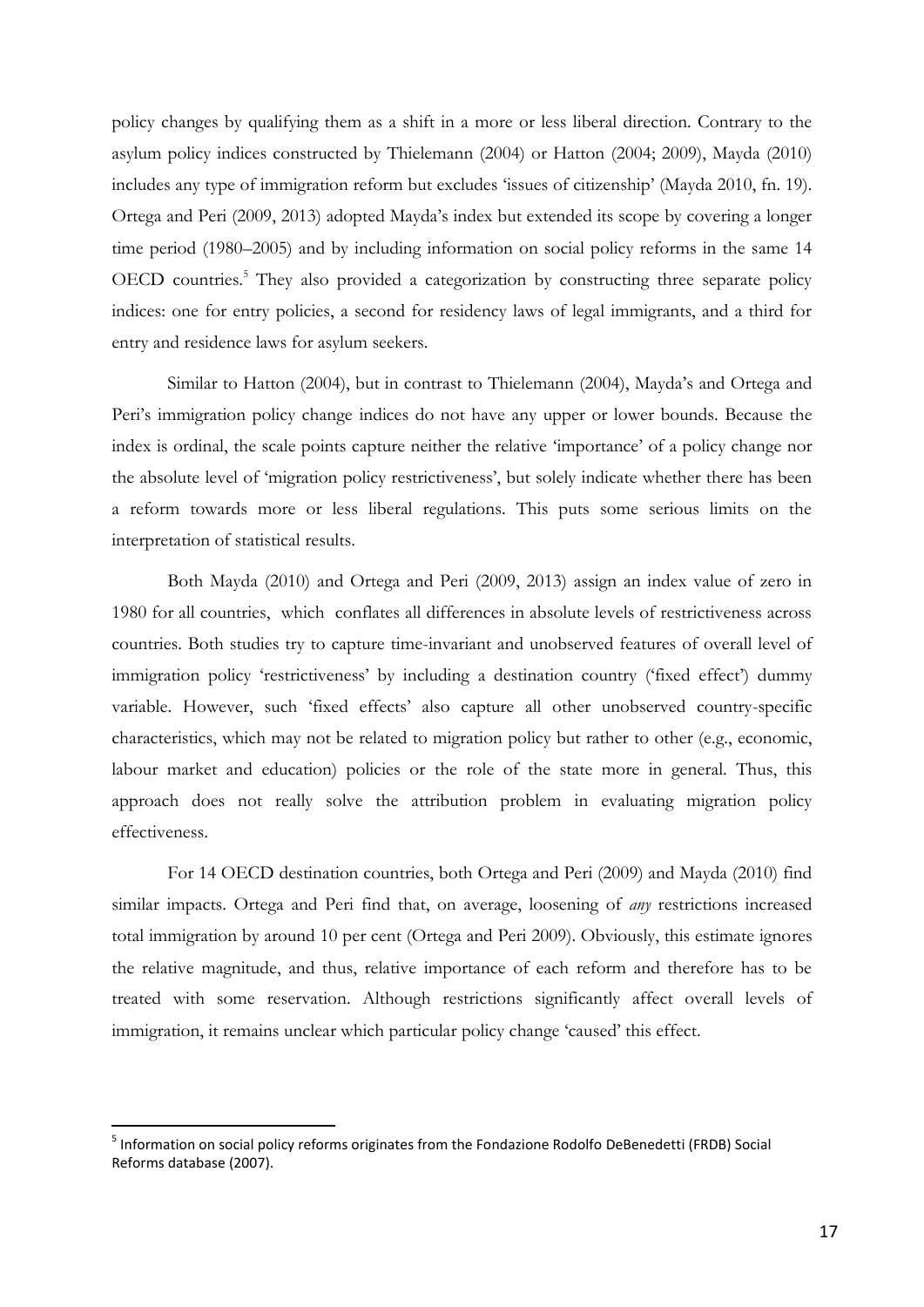Assessments of the relative magnitude of policy effects are further complicated if we take into account that migration policies may interact with other migration determinants. For instance, after interacting her policy index with GDP per worker, Mayda (2010) finds that the more liberal immigration policies reinforce the positive effect of income levels on immigration. Similarly, factors such as distance or the relative number of young people in sending country populations have larger effects if immigration policies are less restrictive. So, the effects of migration policies and other migration determinants may either be mutually reinforcing or counterbalancing. While Mayda (2010) provides a qualitative interpretation of her results, Ortega and Peri (2009) are more explicit by stating that, e.g. for the case of Canada, the liberalisation of immigration policy between 1985 and 2005 (by 6 points on their scale) has increased immigration rates by 25 to 54 per cent. These estimates are based on the assumption that the liberalisation of Canada's immigration policy had an independent (short-term) effect on immigration. This ignores other factors, such the role of (presumably more restrictive) immigration policies in other countries ('multilateral resistance effect'). This may potentially have given rise to spatial substitution effects by which immigrant flows have been deflected towards Canada.

In their study on the determinants of migration to the UK over the period 1981 to 2007, Mitchell et al (2011) experiment with another way of assessing migration policy effects. They calculate the ratio of the UK immigration rate (i.e. inflow relative to UK population) relative to the weighted average of immigration rates for Belgium, France, Germany and the Netherlands as a measure for the relative restrictiveness of UK immigration policy. Obviously, this measure captures not the cause but the assumed consequence of immigration policy changes. Outcomebased measures create problems of endogeneity and are therefore inherently problematic in assessing policy effects: an outcome-based index does not quantify actual migration policies, but captures their (potential) effects.<sup>6</sup>

While most studies so far have looked at the effects of policy reforms on total or net immigration, some studies which specifically focus on asylum migration find that asylum policies

<u>.</u>

<sup>6</sup> In their analysis on the relation between aid policy and levels of migration, Berthélemy et al. used another outcome-based migration policy index which was originally developed by the Centre of Global Development (CGD) and is part of their Commitment to Development Index (CDI). The design of this migration index goes back to Grieco and Hamilton (2004) but has been significantly adjusted by CGD. This composite index is a weighted average of five indicators primarily based on data on stocks and inflow data of migrants, students and asylum seekers from developing countries (Roodman 2010). A comprehensive mix of output and outcome indices is the Migrant Integration Policy Index (MIPEX), which was developed in 2007 (Niessen et al. 2007). The MIPEX, which covers 25 EU Member States and three non-EU countries, combines about 100 policy indicators across six policy areas including labour market access, family reunion, long-term residence, political participation, access to nationality, and anti-discrimination laws (see more on www.integrationindex.eu). This provides a wide range of comparative, quantitative measures of immigration and, particularly, integration policies across European states.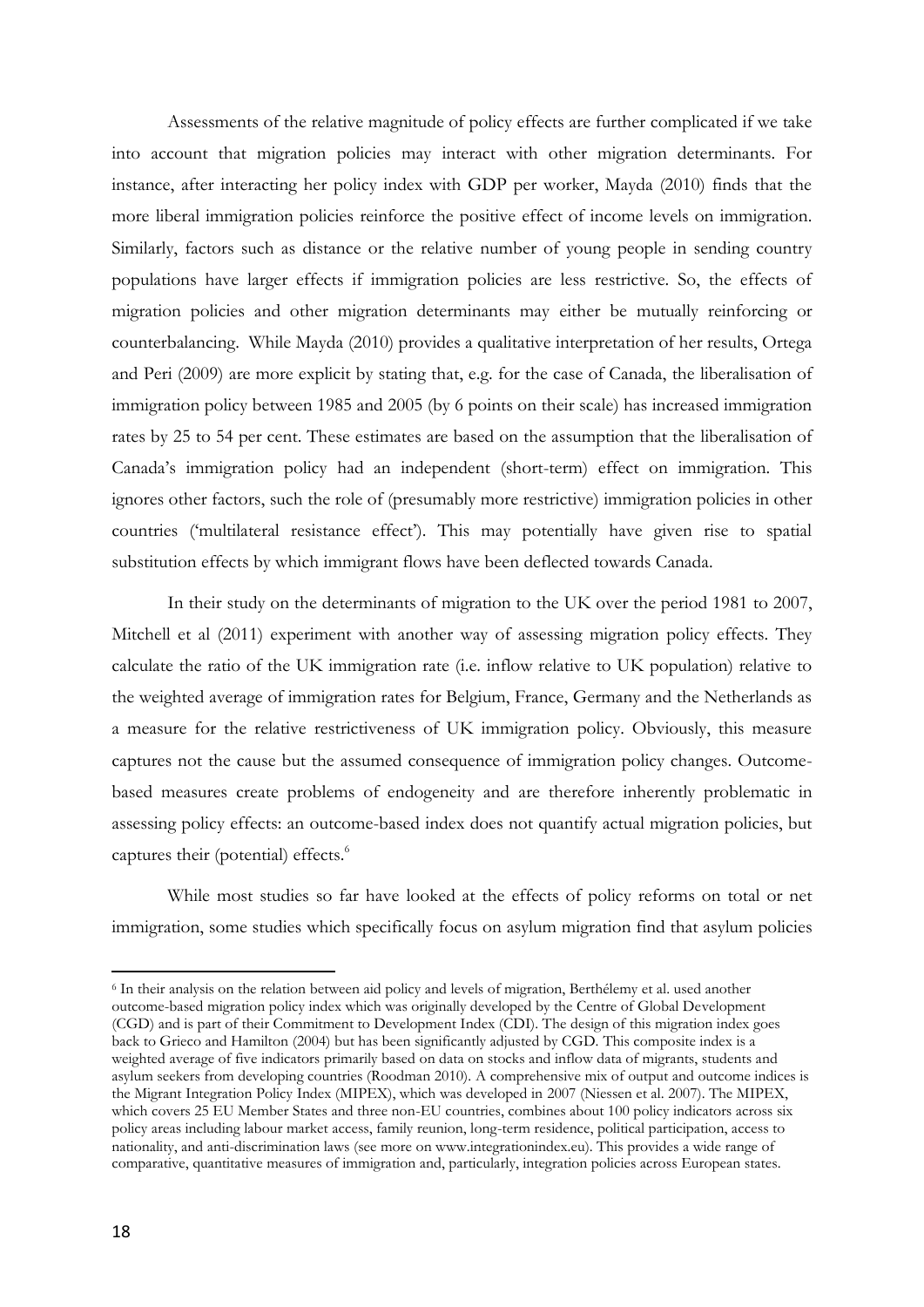have statistically significant, but rather moderate effects [\(Hatton 2004;](#page-24-17) [Holzer, Schneider, and](#page-24-18)  [Widmer 2000;](#page-24-18) [Thielemann 2004\)](#page-25-4). Both Hatton's (2004) asylum policy index and Thielemann's (2004) deterrence index find that restrictive asylum laws in the 1980s and 1990s significantly reduced inflows. Hatton (2009) estimates for 19 Western destination countries that the tightening of asylum access policies between 2001 and 2006 reduced the number of asylum applications on average by 14 per cent, while the restrictions on asylum processing account for a reduction of about 17 per cent. He therefore concluded that 'while tougher [asylum] policies did have a deterrent effect, they account for only about a third of the decline in applications since 2001' [\(Hatton 2009: 183\)](#page-24-13). For instance, the reduction in the number of conflicts in origin countries also played an important role in explaining the decline in asylum migration.

In their study on US immigration between 1971 and 1998, Clark et al. [\(2007\)](#page-23-18) have used quotas for different visa preference categories relative to the total population of the countries eligible for these categories as proxies for the level of US immigration policy restrictiveness towards different origin countries. Covering the four main visa categories for non-immediate relatives, employment, 'diversity' as well as refugees and asylum seekers separately, they assessed the effects of this immigration policy instrument. The main limitation of this approach is that quotas are only used in a few, mainly Anglo-Saxon countries. Furthermore, a quota often only applies to some migration categories, and categories such as family migrants are usually excluded. Thus, 'categorical substitution effects' may occur when immigrants start shifting to other immigration categories for which no quota applies. This can bias the results on measuring the actual effectiveness of a quota system.

Most of the existing studies are not able to capture potential categorical and spatial substitution effects. 'Category jumping' can occur when more restrictive regulations on issuing work permits compel migrants to choose other legal (or illegal) channels to enter the destination country's territory and labour markets. Only Hatton's (2004) study of determinants of asylum applications in EU member states between 1980 and 1999 attempts to look at such broader issues. Besides assessing the effects of restrictiveness measured by an asylum policy index, Hatton also assesses the indirect effect of the overall immigration policy restrictiveness by including a dummy variable based on the United Nations' periodic survey of government immigration policies.

Only a few studies looked at the long-term effect of immigration policies on the composition of immigration flows. By using data from 1955 to 1993 on immigration flows by entry class and intended occupation, [Green and Green \(1995\)](#page-24-19) examined the effect of changes in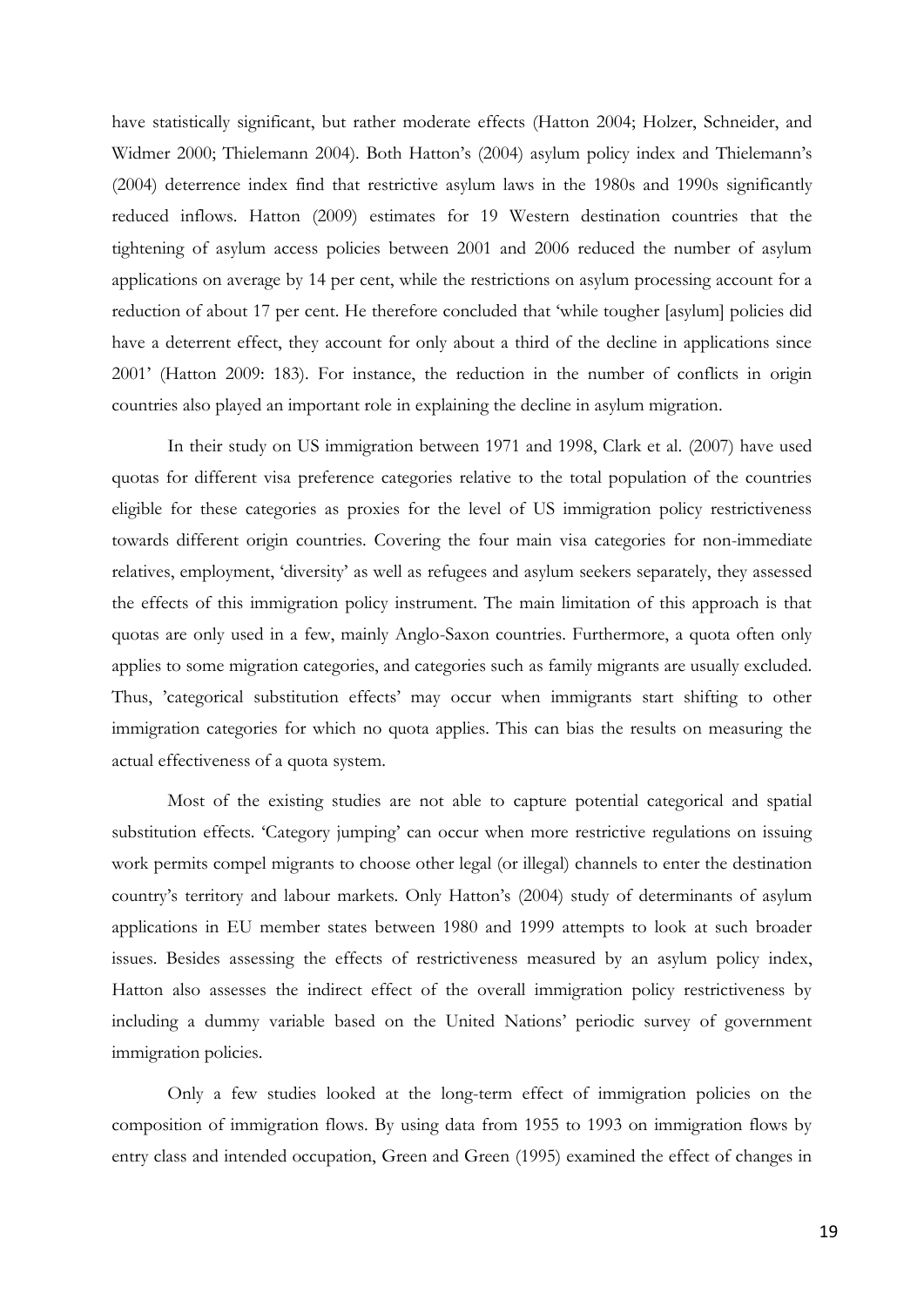the Canadian point-system (introduced in 1967) on the composition of immigration flows. They found that the introduction of the new point system in 1967 initially had the intended strong effect on the occupational composition of new immigrants. However, once the system was in place, only large policy shifts significantly affected the composition of immigration. They concluded that although the point system provided some control over the overall occupational composition of inflows, it was not able to 'fine-tune' immigration. So, the effect of skill-selective entry policies seemed waned over time, which may for instance be due to the increasing autonomous role of network dynamics in continuing family migration.

This reflects the general argument that the effectiveness of particular immigration policy measures is often constrained by the effects of social networks and other internal dynamics of migration processes [\(de Haas 2010\)](#page-23-5). For instance, Beine at al. (2010) argue that the effectiveness of policies that aim to increase the educational level of immigrants may be thwarted by the presence of a strong diaspora enabling the influx of lower-educated migrants. Thus, in the presence of large immigrant populations, skill-selective migration policies might fail unless family reunification programs are deeply reformed and limited, which is generally not possible because of constitutional and human rights constraints.

In sum, the limited available evidence supports the preliminary conclusion that the effects of migration policies on immigration are *existent*, but *relatively small* compared to other social, economic and political determinants, which may confound (intended) migration policy efficacy. In particular, 'non-migration policies' such as macro-economic, labour market, social welfare, education, aid and trade policies might often play a much bigger role than 'typical' migration policies.

## **Conclusion**

This paper argued that, to a considerable extent, the public and academic controversy about the effectiveness of immigration policies is spurious because of unclear definitions of immigration policy effectiveness. Acknowledging that non-migration policies have a potentially large, albeit indirect effect on immigration, we defined immigration policies as the laws, rules, measures, and practices national states define and implement with the (implicitly or explicitly) *stated objective* to affect the volume, origin and internal composition of immigration flows.

In qualitative and quantitative assessments of the effectiveness of immigration policies it is often unclear whether (1) policy discourses, (2) policies on paper or (3) implemented policies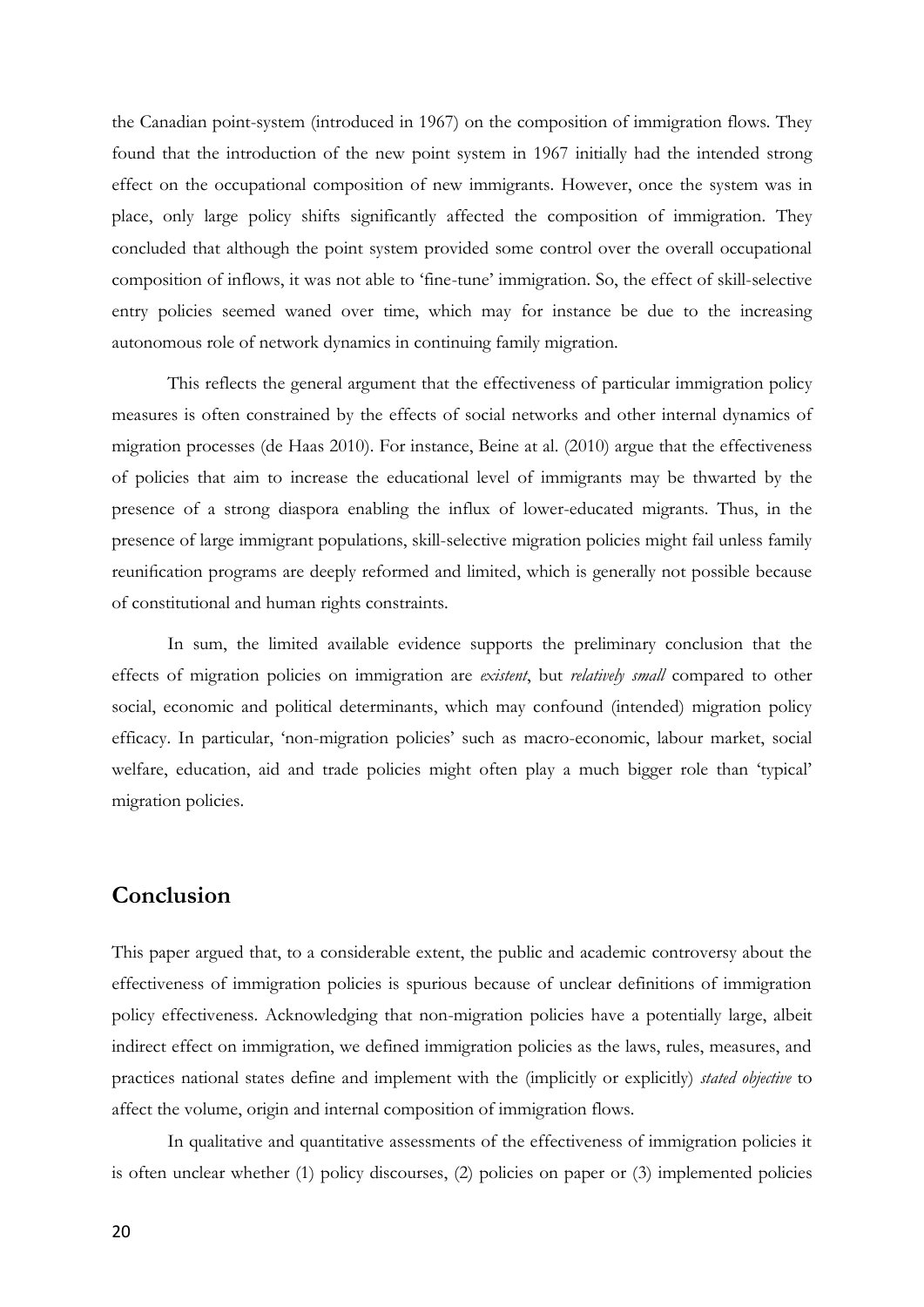are used as an evaluative benchmark. In order to improve conceptual clarity, this paper elaborated a conceptual framework for analysing immigration policy effectiveness based on the distinction between three policy gaps: the discursive gap (the discrepancy between public discourses and policies on paper); the implementation gap (the disparity between policies on paper and their implemented policies); and the efficacy gap (the extent to which implemented policies affect migration outcomes). In order to avoid confusion, empirical evaluations should be explicit about the particular policy gap they are addressing.

Frequently, the (generally tougher) discourses are implicitly or explicitly used as an analytical benchmark in the evaluation of migration policy effects and effectiveness, which can easily lead to an overestimation of 'policy failure'. For instance, if we assume that governments want to 'stop' migration based on politicians' tough public discourses, it is tempting to conclude that policies have failed if immigration continues or increases. However, public discourses are often not matched by policy formation and implementation. 'Discursive gaps' are very common in public policy and should not be automatically equated with policy failure.

Contradicting views on immigration policy effectiveness can also be partly reconciled by clearly distinguishing policy *effects* from policy *effectiveness*. Policy *effects* refer to the 'causal' ability of policies to affect the level, direction, timing or composition of migration. Assuming that appropriate data is available, that policies can be operationalized and other sending and receiving country migration determinants are accounted for, empirical analysis studies can assess whether a migration policy has a significant 'effect'. However, the notion of *effectiveness* creates a relation to a *desired* outcome, or policy objectives, which introduces an inherently subjective dimension to assessments. The difficulty partly lies in the fact that 'the' objectives are often multiple because various stakeholders, interest groups and parties favour measures with often opposing objectives. While the various points of interests and objectives can be mapped through in-depth qualitative research, it seems methodologically impossible to distil 'the' policy objective of 'a state', because states are not homogenous and policies not singular.

This brings us back to our initial argument about the intrinsically and therefore almost inevitably incoherent nature of immigration policies. Multiple objectives and competing political agendas of various interest groups often 'make or unmake' migration policies [\(Castles 2004b\)](#page-23-19) in such a way that the effectiveness of a particular policy instrument is reduced or counteracted by other policy instruments. Migration policies are shaped in a complex political-economic context in which the attitudes and preferences of politicians and voters, interest groups such as employers, trade unions and human rights organizations, compete with each other (cf. [Boswell](#page-23-12)  [2007;](#page-23-12) [Facchini and Mayda 2008;](#page-23-20) [Facchini and Willmann 2005;](#page-23-21) [Mayda 2006\)](#page-24-20). This results in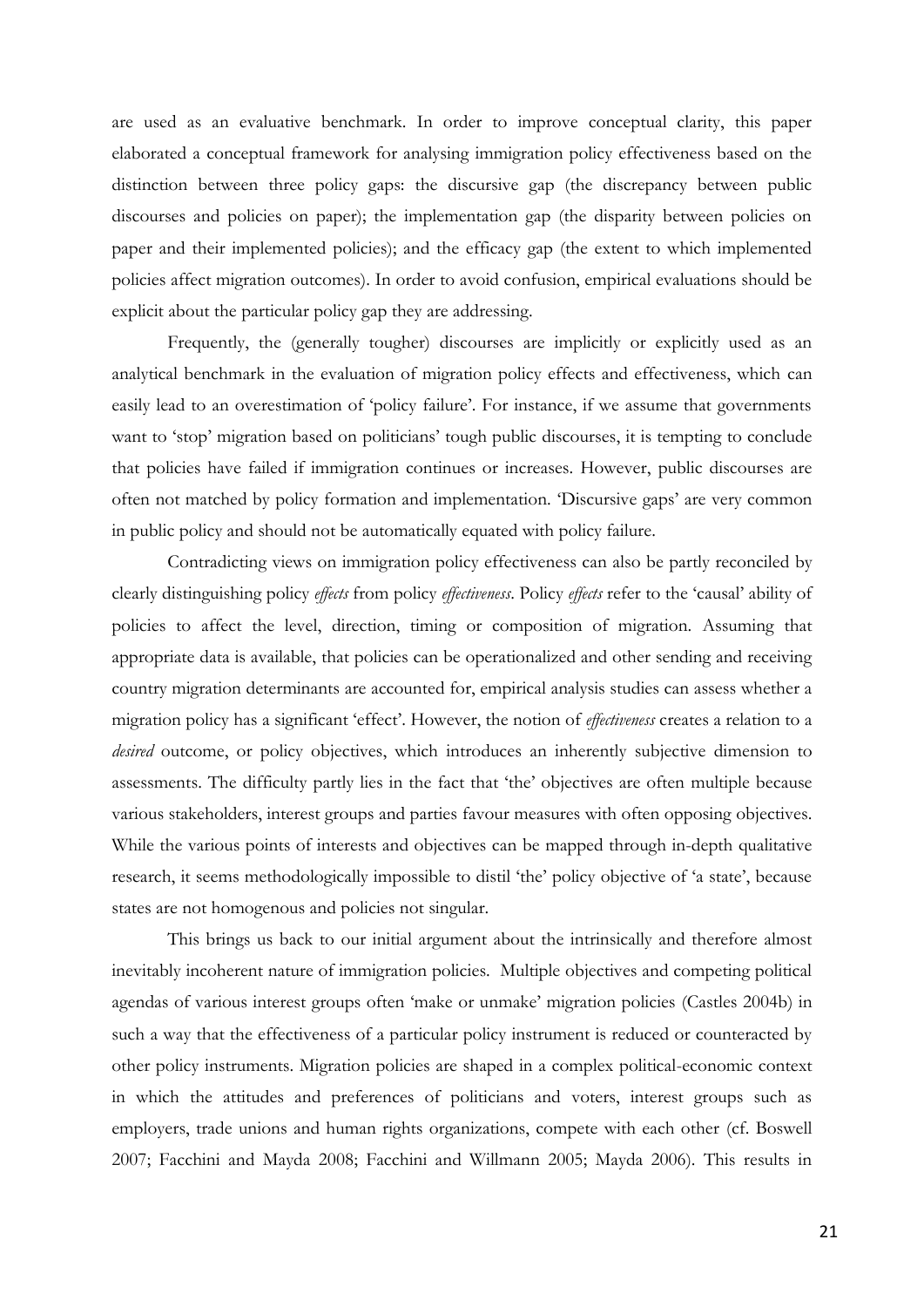policy regimes which are typically a 'mixed bag' of regulations and measures. Migrants see these as opportunity structures, and are likely to opt for the most convenient migration channel.

Empirical evidence suggests that although policies significantly affect migration outcomes, these effects seem to be limited compared to other migration determinants. However, we need to be careful not to automatically interpret this as policy failure. The fact that migration is also influenced by other factors is not a reason to qualify the policy as a failure as such, and perhaps we can say that a policy has only failed entirely if it has produced no effect at all or even an effect in the opposite direction. Policy restrictions may also have unintended 'substitution' effects which occur when migrants shift to other legal or spatial channels to migrate or adjust the timing of their migration or reconsider their return migration plans. Because of limitations in data and research design, existing studies cannot properly test for such substitution effects. Since they miss out the 'bigger picture', they are not able to assess the existence of the various substitution effects hypothesized in the qualitative literature, and may therefore overestimate the effects of policies on migration patterns. The scarcity of empirical evidence on such categorical, inter-temporal or geographical substitution effects exemplifies the need for more empirically informed insights about the short and long term effects of migration policies on separate migration categories.

In order to come to a valid assessment of migration policy effectiveness, it is also important to distinguish between major systemic transitions in a migration regime and minor policy changes within an existing regime. Most immigration regimes are relatively time-invariant, such as regulations around visa acquisition, or naturalization and citizenship. Compared to systemic changes in 'immigration policy paradigms' through major policy overhauls (like the introduction of the point system in Canada in 1967, or the Hart-Celler Act in the US in 1965), the 'fine-tuning' of migration policies (like a change in the age limit for migrants' children to be eligible for family reunification) seem bound to have limited effects, in particular when targeted towards a certain type of immigrant group only. This exemplifies the need to have a deep understanding of the broader policy regimes and political context of which specific policy changes are part of.

Last but not least, the limited effect of migration policies does not by any means imply that states have a minor influence on migration processes. In this context, it is important to distinguish the preponderant role of *states* shaping in migration processes from the more limited effect of specific *migration policies*. Over the course of modern history, trends and patterns of migration have been intrinsically linked to processes of state formation and decline, economic and territorial imperialism and warfare (cf. [Castles 2010;](#page-23-22) [Skeldon 1997\)](#page-25-0). The very notion of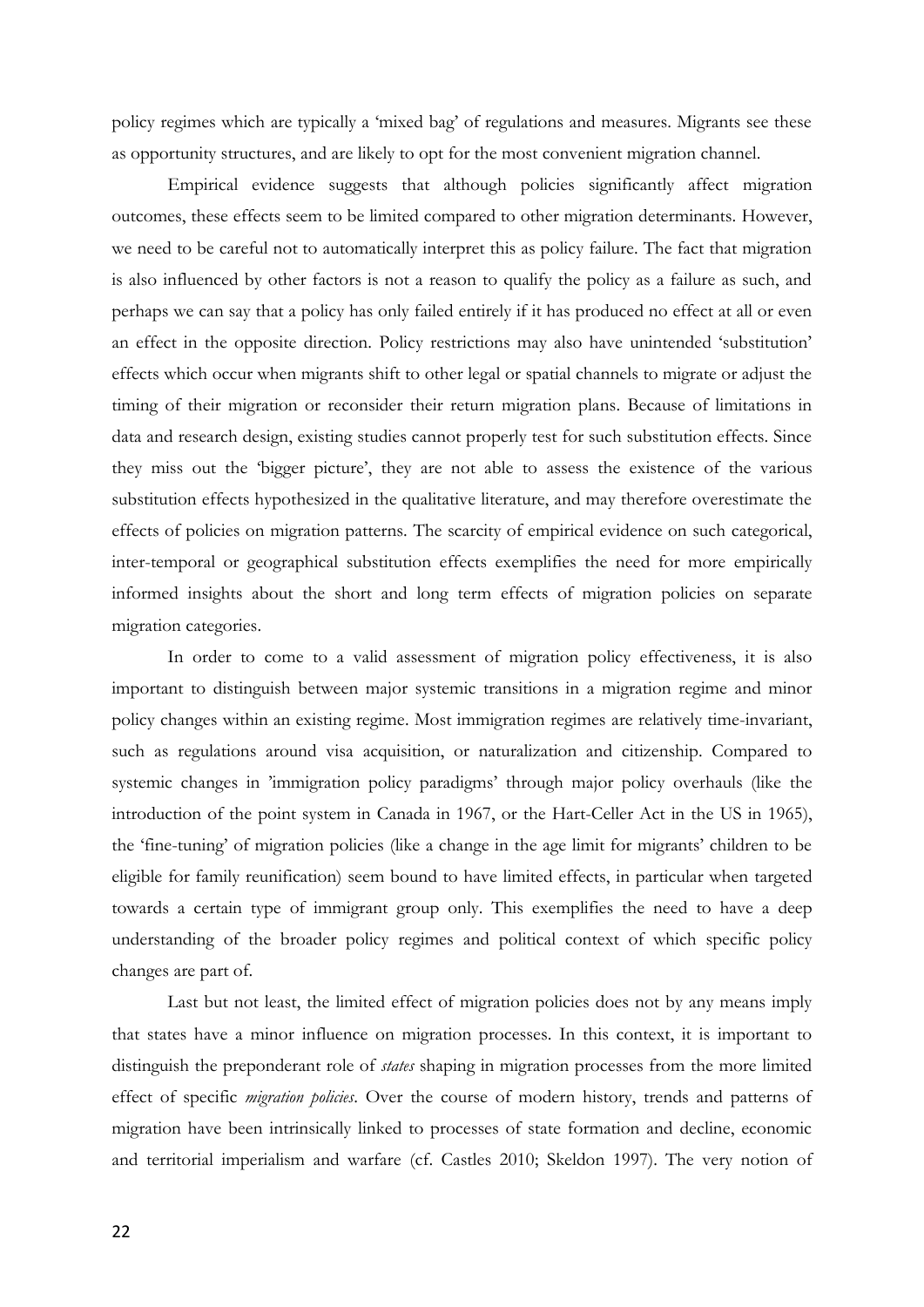*international* migration presumes the existence of national states and clearly defined territorial and institutional borders. The importance of factors such as economic growth, labour market structure, education, inequality and conflict points to the importance of non-migration policies and institutions, and more in general, activities by nation states in shaping migration processes.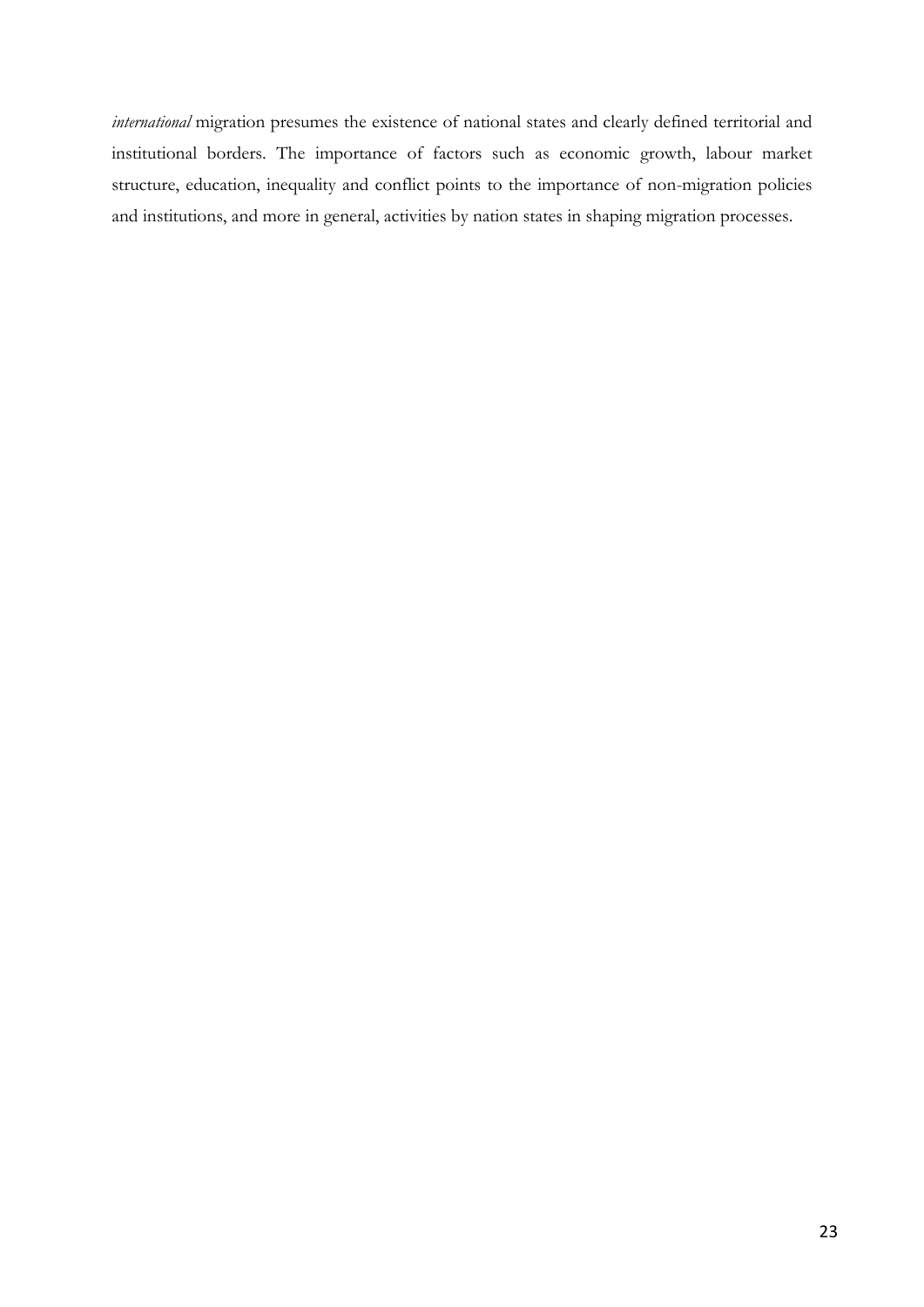## **References**

- <span id="page-23-11"></span>Beine, M., F. Docquier, and C. Ozden. 2011. "Diasporas." *Journal of Development Economics* 95:30-41.
- <span id="page-23-0"></span>Bhagwati, J. 2003. "Borders beyond control." *Foreign Affairs* January/February:98-104.
- <span id="page-23-6"></span>Bonjour, Saskia. 2011. "The Power and Morals of Policy Makers: Reassessing the Control Gap Debate." *International Migration Review* 45:89-122.
- <span id="page-23-12"></span>Boswell, Christina. 2007. "Theorizing Migration Policy: Is There a Third Way?" *International Migration Review* 41:75-100.
- <span id="page-23-13"></span>Boswell, Christina and Andrew Geddes. 2011. *Migration and mobility in the European Union*. Basingstoke: Palgrave Macmillan.
- <span id="page-23-16"></span>Brachet, Julien 2005. "Migrants, Transporteurs et Agents d'Etat : Rencontre sur l'Axe Agadez-Sebha." *Autrepart* 36:43-62.
- <span id="page-23-7"></span>Brochmann, Grete and Tomas Hammar. 1999. "Mechanisms of Immigration Control." Oxford/New York: Berg.
- <span id="page-23-9"></span>Broeders, D. and G. Engbersen. 2007. "The fight against illegal migration - Identification policies and immigrants' counterstrategies." *American Behavioral Scientist* 50:1592- 1609.
- <span id="page-23-10"></span>Carling, J. 2002. "Migration in the age of involuntary immobility: theoretical reflections and Cape Verdean experiences " *Journal of Ethnic and Migration Studies* 28:5-42.
- <span id="page-23-1"></span>Castles, S. 2004a. "Why migration policies fail." *Ethnic and Racial Studies* 27:205-227.
- <span id="page-23-19"></span>Castles, Stephen. 2004b. "The Factors that Make and Unmake Migration Policies." *International Migration Review* 38:852-884.
- <span id="page-23-22"></span>—. 2010. "Understanding Global Migration: A Social Transformation Perspective." *Journal of Ethnic and Migration Studies* 36:1565-1586.
- <span id="page-23-4"></span>Castles, Stephen and Mark. J. Miller. 2009. *The Age of Migration*. Houndmills, Basingstoke, Hampshire and London: MacMillan Pres ltd.
- <span id="page-23-18"></span>Clark, X., T. J. Hatton, and J. G. Williamson. 2007. "Explaining U.S. Immigration, 1971– 1998." *Review of Economics and Statistics* 89:359–73.
- <span id="page-23-2"></span>Cornelius, Wayne A., Takeyuki Tsuda, Philip L. Martin, and James Frank Hollifield. 2004. "Controlling immigration : a global perspective." Pp. xxii, 534 p. Stanford, Calif.: Stanford University Press.
- <span id="page-23-5"></span>de Haas, Hein 2010. "The internal dynamics of migration processes: A theoretical inquiry." *Journal of Ethnic and Migration Studies* 36:1587-1617.
- <span id="page-23-17"></span>—. 2011. *The Determinants of International Migration, DEMIG Working Paper 2*. Oxford: University of Oxford: International Migration Institute.
- <span id="page-23-3"></span>Düvell, F. 2005. *Illegal Immigration in Europe. Beyond Control?* Houndmills: Palgrave/Macmillan.
- <span id="page-23-15"></span>Ellermann, A. 2006. "Street-level democracy: How immigration bureaucrats manage public opposition." *West European Politics* 29:293-309.
- <span id="page-23-20"></span>Facchini, G. and A. M. Mayda. 2008. "From Individual Attitudes Towards Migrants to Migration Policy Outcomes: Theory and Evidence." *Economic Policy* 23:651–713.
- <span id="page-23-21"></span>Facchini, G. and G. Willmann. 2005. "The Political Economy of International Factor Mobility." *Journal of International Economics* 67:201–19.
- <span id="page-23-14"></span>Freeman, G. P. 1995. "Modes of Immigration Politics in Liberal Democratic-States." *International Migration Review* 29:881-902.
- <span id="page-23-8"></span>Geddes, Andrew. 2003. *The Politics of Migration and Immigration in Europe*. London: Sage.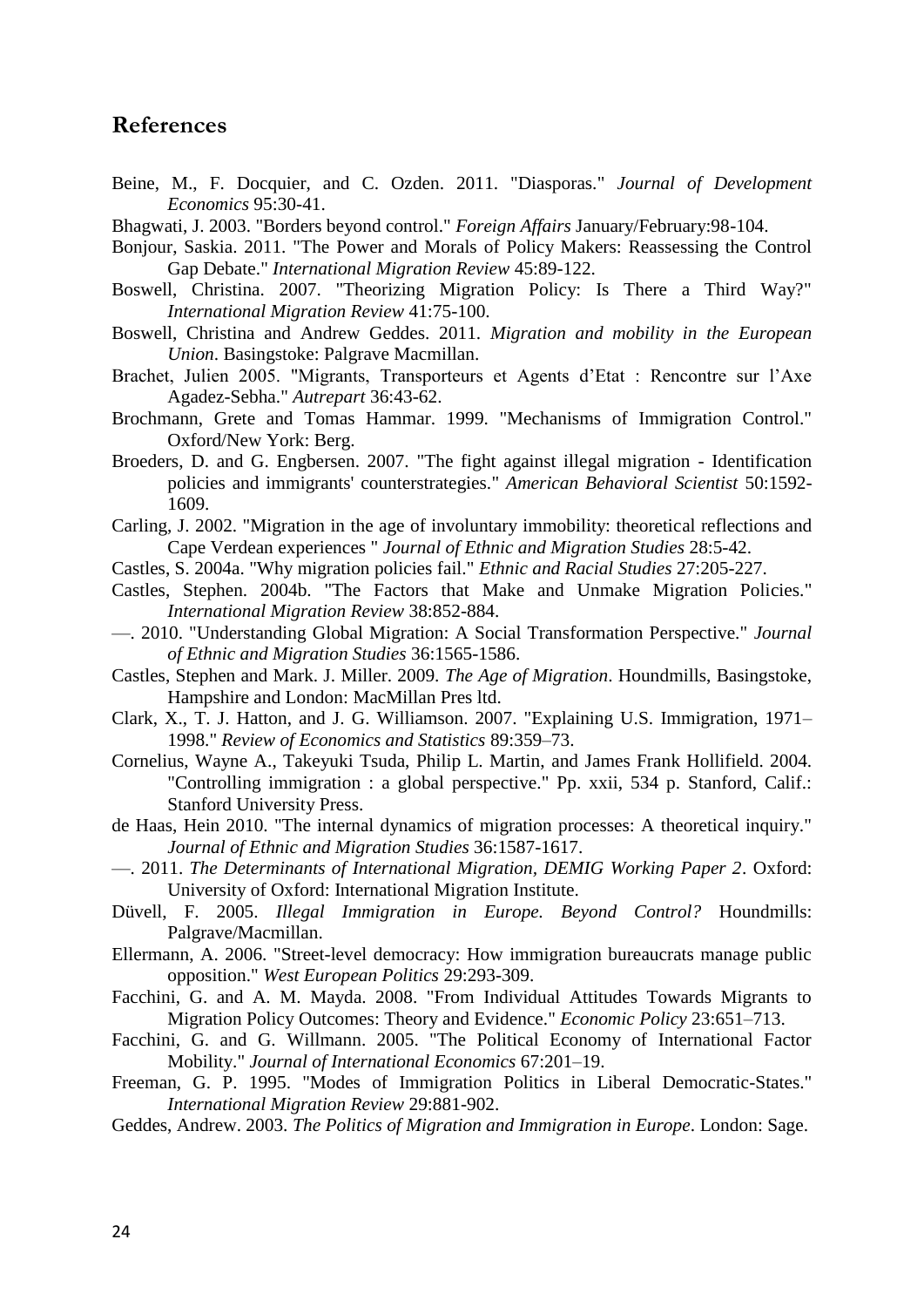- <span id="page-24-19"></span>Green, Alan G. and David A. Green. 1995. "Canadian Immigration Policy: The Effectiveness of the Point System and Other Instruments." *The Canadian Journal of Economics / Revue canadienne d'Economique* 28:1006-1041.
- <span id="page-24-9"></span>Hajer, M. 1993. "Discourse coalitions and the institutionalization of practice: the case of acid rain in Britain'." in *The Argumentative Turn in Policy Analysis and Planning*, edited by F. Fischer and J. E. Forester. Durham: Duke University Press.
- <span id="page-24-12"></span>Hamood, Sara. 2006. "African transit migration through Libya to Europe: the human cost." FMRS, AUC, Cairo.
- <span id="page-24-17"></span>Hatton, T. J. 2004. "Seeking Asylum in Europe." *Economic Policy* 19:5-62.
- <span id="page-24-3"></span>—. 2005. "Explaining trends in UK immigration." *Journal of Population Economics* 18:719- 740.
- <span id="page-24-13"></span>Hatton, Timothy J. 2009. "The Rise and Fall of Asylum: What Happened and Why?" *The Economic Journal* 119:F183-F213.
- <span id="page-24-2"></span>Hollifield, J. F. 1992. "Migration and International-Relations - Cooperation and Control in the European Community." *International Migration Review* 26:568-595.
- <span id="page-24-18"></span>Holzer, T., G. Schneider, and T. Widmer. 2000. "The Impact of Legislative Deterrence Measures on the Number of Asylum Applications in Switzerland (1986-1995)." *International Migration Review* 34:1182–216.
- <span id="page-24-15"></span>Infantino, Federica 2010. "La frontière au guichet. Politiques et pratiques des visas Schengen aux Consulat et à l'Ambassade d'Italie au Maroc." *Champ pénal / Penal field, nouvelle revue internationale de criminologie* VII.
- <span id="page-24-10"></span>Jobert, B. 2001. *Europe and the Recomposition of National Forums: The French Case*. Harvard University, Paper presented at conference 'Ideas, Discourse and European Integration'.
- <span id="page-24-16"></span>Karemera, D., V. I. Oguledo, and B. Davis. 2000. "A Gravity Model Analysis of International Migration to North America." *Applied Economics* 32:1745–55.
- <span id="page-24-0"></span>Krissman, Fred. 2005. "Sin Coyote Ni Patrón: Why the "Migrant Network" Fails to Explain International Migration." *International Migration Review* 39:4-44.
- <span id="page-24-1"></span>Massey, Douglas S. 1990. "Social Structure, Household Strategies, and the Cumulative Causation of Migration." *Population Index* 56:3-26.
- <span id="page-24-8"></span>Massey, Douglas S., Joaquín Arango, Graeme Hugo, Ali Kouaouci, Adela Pellegrino, and J. Edward Taylor. 1998. *Worlds in motion: Understanding international migration at the end of the millennium*. Oxford: Clarendon Press.
- <span id="page-24-4"></span>Mayda, A. M. 2010. "International migration: a panel data analysis of the determinants of bilateral flows." *Journal of Population Economics* 23:1249-1274.
- <span id="page-24-20"></span>Mayda, A. M. . 2006. "Who is Against Immigration? A Cross-Country Investigation of Individual Attitudes Toward Immigrants." *Review of Economics & Statistics* 88:510– 30.
- <span id="page-24-14"></span>Ortega, Francesc and Giovanni Peri. 2009. *The Causes and Effects of International Migrations: Evidence from OECD Countries 1980-2005*, vol. Cambridge, MA: NBER Working Paper No. 14833.
- <span id="page-24-5"></span>Ortega, Francesc and Giovanni Peri. 2013. "The effect of income and immigration policies on international migration." *Migration Studies* 1:47-74.
- <span id="page-24-11"></span>Pian, Anaik. 2010. "Le cadre discursif du développement : Des discours et actions politiques concrètes, aux répertoires d'action des associations de refoulés " in *IMI Working Paper 25*. Oxford: International Migration Institute.
- <span id="page-24-6"></span>Sassen, Saskia. 1988. *The Mobility of Labour and Capital*. Cambridge: Cambridge University Press.
- <span id="page-24-7"></span>—. 1991. *The global city : New York, London, Tokyo*. Princeton, N.J.: Princeton University Press.